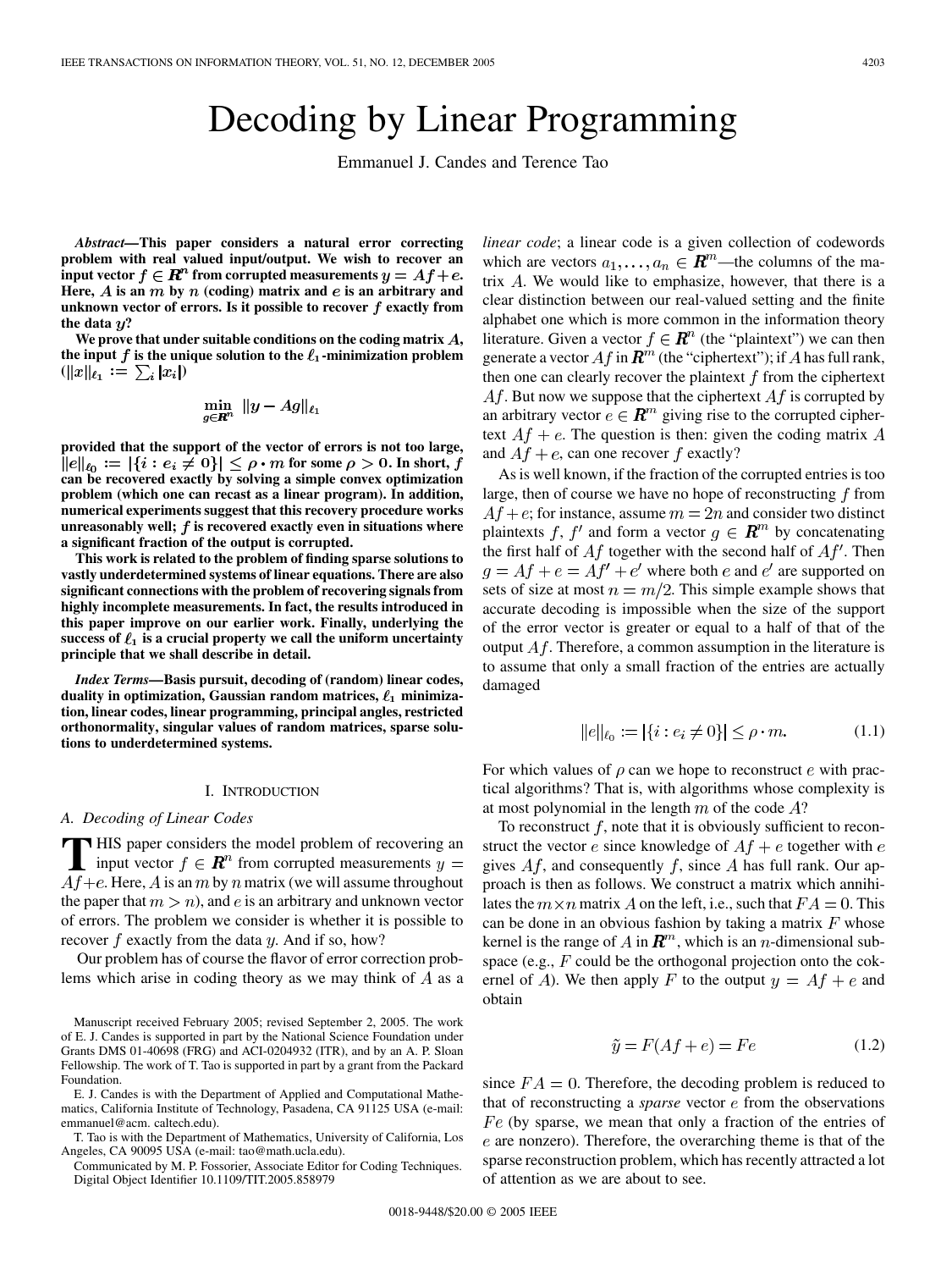### *B. Sparse Solutions to Underdetermined Systems*

Finding sparse solutions to underdetermined systems of linear equations is in general NP-hard. For example, the sparsest solution is given by

$$
(P_0) \qquad \min_{d \in \mathbf{R}^m} ||d||_{\ell_0} \quad \text{subject to} \quad Fd = \tilde{y} \ (=Fe) \quad (1.3)
$$

and to the best of our knowledge, solving this problem essentially requires exhaustive searches over all subsets of columns of  $F$ , a procedure which clearly is combinatorial in nature and has exponential complexity.

Formally, given an integer  $p \times m$  matrix F and an integer vector  $b$ , the problem of deciding whether there is a vector with rational entries such that  $Fd = b$ , and with fewer than a fixed number of nonzero entries is NP-complete, see [\[2](#page-11-0), Problem MP5]. In fact, the  $\ell_0$ -minimization problem contains the subset-sum problem. Assume, for instance, that  $m = 2k$ and  $p = k + 1$ , and consider the following set of 2k vectors in  $\pmb{R}^{k+1}\cdot$ 

$$
e_1
$$
  $e_2$   $\dots$   $e_k$   
 $e_1 + a_1e_{k+1}$   $e_2 + a_2e_{k+1}$   $\dots$   $e_k + a_ke_{k+1}$ 

where  $e_1, \ldots, e_{k+1}$  are the usual basis vectors and  $a_1, \ldots, a_k$ are integers. Now let  $\alpha$  be another integer and consider the problem of deciding whether

$$
e_1 + \cdots + e_k + \alpha e_{k+1}
$$

is a k-sparse linear combination of the above  $2k$  vectors  $(k -$ 1-sparse is impossible). This is exactly the subset-sum problem, i.e., whether one can write  $\alpha$  as a sum of a subset of  $a_1, \ldots, a_k$ . It is well known that this is an NP-complete problem.

This computational intractability has recently led researchers to develop alternatives to  $(P_0)$ , and a frequently discussed approach considers a similar program in the  $\ell_1$ -norm which goes by the name of *basis pursuit* [\[3](#page-11-0)]

$$
(P_1) \qquad \min_{x \in \mathbb{R}^m} ||d||_{\ell_1}, \qquad Fd = \tilde{y} \tag{1.4}
$$

where we recall that  $||d||_{\ell_1} = \sum_{i=1}^m |d_i|$ . Unlike the  $\ell_0$ -norm which enumerates the nonzero coordinates, the  $\ell_1$ -norm is convex. It is also well known [\[4](#page-11-0)] that  $(P_1)$  can be recast as a linear program (LP).

Motivated by the problem of finding sparse decompositions of special signals in the field of mathematical signal processing and following upon the ground breaking work of Donoho and Huo [[5\]](#page-11-0), a series of beautiful articles [[6\]](#page-11-0)–[\[9](#page-12-0)] showed exact equivalence between the two programs  $(P_0)$  and  $(P_1)$ . In a nutshell, this work shows that for  $m/2$  by m matrices F obtained by concatenation of two orthonormal bases, the solution to both  $(P_0)$  and  $(P_1)$  are unique and identical provided that in the most favorable case, the vector e has at most  $0.914\sqrt{m/2}$ nonzero entries. This is of little practical use here since we are interested in procedures that might recover a signal when a constant fraction of the output is unreliable.

Using very different ideas and together with Romberg [[10\]](#page-12-0), the authors proved that the equivalence holds with overwhelming probability for various types of random matrices

provided that the number of nonzero entries in the vector  $e$  be of the order of  $m/\log m$  [[1](#page-11-0)], [\[11](#page-12-0)]. In the special case where F is an  $m/2$  by m random matrix with independent standard normal entries, [[12\]](#page-12-0) proved that the number of nonzero entries may be as large as  $\rho \cdot m$ , where  $\rho > 0$  is some very small and unspecified positive constant independent of  $m$ .

## *C. Innovations*

This paper introduces the concept of a restrictedly almost orthonormal system—a collection of vectors which behaves like an almost orthonormal system but only for sparse linear combinations. Thinking about these vectors as the columns of the matrix  $F$ , we show that this condition allows for the exact reconstruction of sparse linear combination of these vectors, i.e.,  $e$ . Our results are significantly different than those mentioned above as they are deterministic and do not involve any kind of randomization, although they can of course be specialized to random matrices. For instance, we shall see that a Gaussian matrix with independent entries sampled from the standard normal distribution is restrictedly almost orthonormal with overwhelming probability, and that minimizing the  $\ell_1$ -norm recovers sparse decompositions with a number of nonzero entries of size  $\rho_0 \cdot m$ ; we shall actually give numerical values for  $\rho_0$ .

We presented the connection with sparse solutions to underdetermined systems of linear equations merely for pedagogical reasons. There is a more direct approach. To recover  $f$  from corrupted data  $y = Af + e$ , we consider solving the following  $\ell_1$ -minimization problem:

$$
(P_1') \qquad \min_{g \in \mathbf{R}^n} \|y - Ag\|_{\ell_1}.
$$
 (1.5)

Now f is the unique solution of  $(P'_1)$  if and only if e is the unique solution of  $(P_1)$ . In other words,  $(P_1)$  and  $(P'_1)$  are equivalent programs. To see why this is true, observe on the one hand that since  $y = Af + e$ , we may decompose g as  $g = f + h$  so that

$$
(P_1') \quad \Leftrightarrow \quad \min_{h \in \mathbb{R}^n} ||e - Ah||_{\ell_1}.
$$

On the other hand, the constraint  $Fx = Fe$  means that  $x =$  $e - Ah$  for some  $h \in \mathbb{R}^n$  and, therefore,

$$
(P_1) \Leftrightarrow \min_{h \in \mathbb{R}^n} ||x||_{\ell_1}, \qquad x = e - Ah
$$
  

$$
\Leftrightarrow \min_{h \in \mathbb{R}^n} ||e - Ah||_{\ell_1}
$$

which proves the claim.

The program  $(P'_1)$  may also be re-expressed as an LP—hence, the title of this paper. Indeed, the  $\ell_1$ -minimization problem is equivalent to

$$
\min \mathbf{1}^T t, \qquad -t \le y - Ag \le t \tag{1.6}
$$

where the optimization variables are  $t \in R^m$  and  $g \in \mathbb{R}^n$  (as is standard, the generalized vector inequality  $x \leq y$  means that  $x_i \leq y_i$  for all i). As a result,  $(P'_1)$  is an LP with inequality constraints and can be solved efficiently using standard optimization algorithms, see [[13\]](#page-12-0).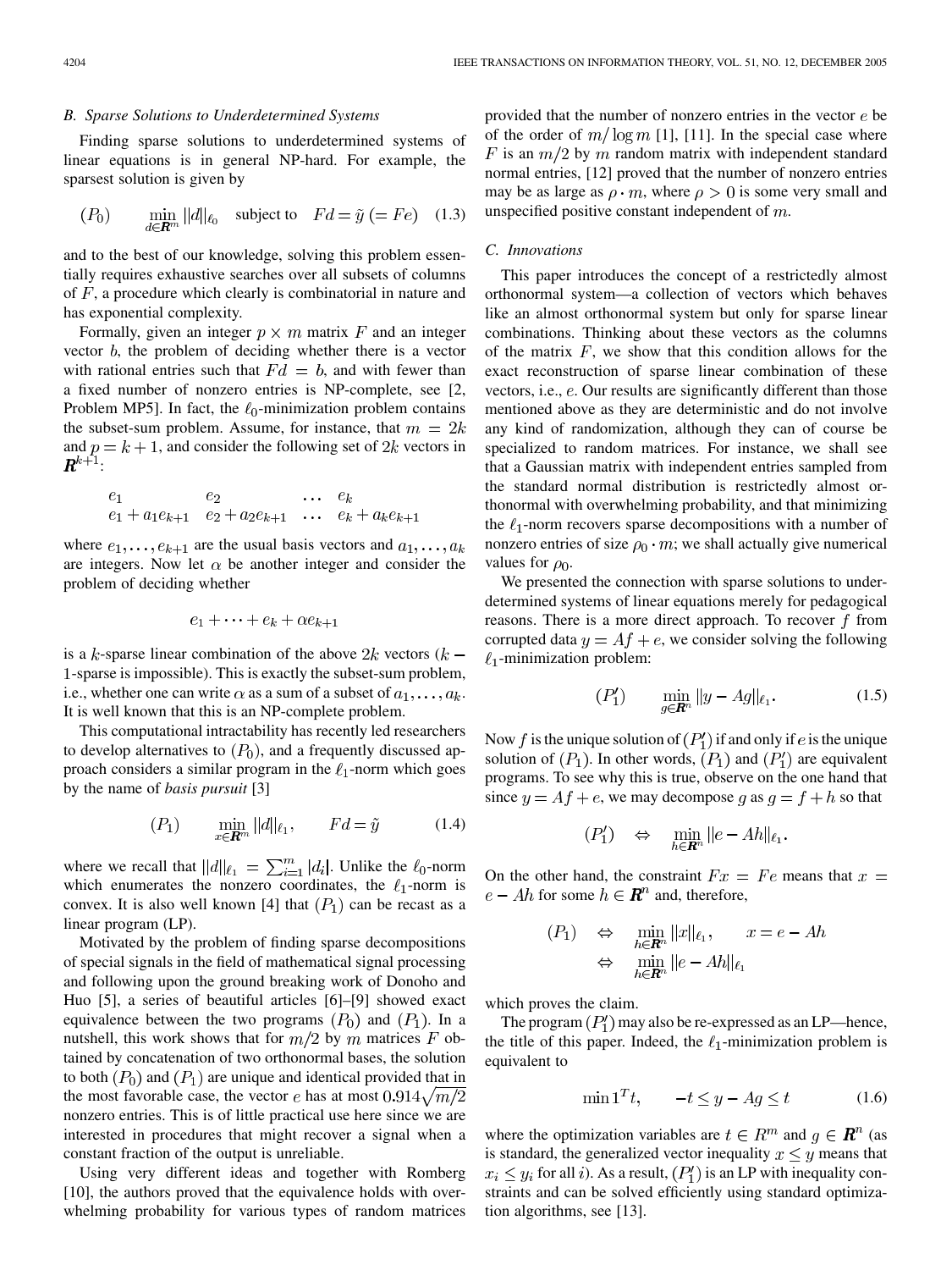## *D. Restricted Isometries*

In the remainder of this paper, it will be convenient to use some linear algebra notations. We denote by  $(v_i)_{i \in J} \in \mathbb{R}^p$  the columns of the matrix  $F$  and by  $H$  the linear subspace spanned by these vectors. Further, for any  $T \subseteq J$ , we let  $F_T$  be the submatrix with column indices  $j \in T$  so that

$$
F_T c = \sum_{j \in T} c_j v_j \in H.
$$

To introduce the notion of almost orthonormal system, we first observe that if the columns of  $F$  are sufficiently "degenerate," the recovery problem cannot be solved. In particular, if there exists a nontrivial sparse linear combination  $\sum_{j \in T} c_j v_j = 0$  of the  $v_i$  which sums to zero, and  $T = T_1 \cup T_2$  is any partition of  $T$  into two disjoint sets, then the vector  $y$ 

$$
y := \sum_{j \in T_1} c_j v_j = \sum_{j \in T_2} (-c_j) v_j
$$

has two distinct sparse representations. On the other hand, linear dependencies  $\sum_{j \in J} c_j v_j = 0$  which involve a large number of nonzero coefficients  $c_j$ , as opposed to a sparse set of coefficients, do not present an obvious obstruction to sparse recovery. At the other extreme, if the  $(v_j)_{j \in J}$  are an orthonormal system, then the recovery problem is easily solved by setting  $c_i = \langle f, v_i \rangle$ .

The main result of this paper is that if we impose a "restricted orthonormality hypothesis," which is far weaker than assuming orthonormality, then  $(P_1)$  solves the recovery problem, even if the  $(v_i)_{i \in J}$  are highly linearly dependent (for instance, it is possible for  $m := |J|$  to be much larger than the dimension of the span of the  $v_i$ 's). To make this quantitative we introduce the following definition.

*Definition 1.1 (Restricted Isometry Constants):* Let F be the matrix with the finite collection of vectors  $(v_j)_{j \in J} \in \mathbb{R}^p$  as columns. For every integer  $1 \leq S \leq |J|$ , we define the Srestricted isometry constants  $\delta_S$  to be the smallest quantity such that  $F_T$  obeys

$$
(1 - \delta_S) ||c||^2 \le ||F_T c||^2 \le (1 + \delta_S) ||c||^2 \qquad (1.7)
$$

for all subsets  $T \subset J$  of cardinality at most S, and all real coefficients  $(c_j)_{j \in T}$ . Similarly, we define the S, S'-restricted orthogonality constants  $\theta_{S,S'}$  for  $S + S' \leq |J|$  to be the smallest quantity such that

$$
|\langle F_{T}c, F_{T'}c' \rangle| \le \theta_{S,S'} \cdot ||c|| ||c'|| \tag{1.8}
$$

holds for all *disjoint* sets  $T, T' \subseteq J$  of cardinality  $|T| \leq S$  and  $|T'| \leq S'.$ 

The numbers  $\delta_S$  and  $\theta_{S,S'}$  measure how close the vectors  $v_i$  are to behaving like an orthonormal system, but only when restricting attention to sparse linear combinations involving no more than  $S$  vectors. These numbers are clearly nondecreasing in S, S'. For  $S = 1$ , the value  $\delta_1$  only conveys magnitude information about the vectors  $v_i$ ; indeed  $\delta_1$  is the best constant such that

$$
1 - \delta_1 \le ||v_j||^2 \le 1 + \delta_1, \qquad \text{for all } j \in J. \tag{1.9}
$$

In particular,  $\delta_1 = 0$  if and only if all of the  $v_j$ 's have unit length. Section II-C establishes that the higher  $\delta_S$  control the orthogonality numbers  $\theta_{S,S'}$ .

*Lemma 1.1:* We have  $\theta_{S,S'} \leq \delta_{S+S'} \leq \theta_{S,S'} + \max(\delta_S, \delta_{S'})$ for all  $S, S'$ .

To see the relevance of the restricted isometry numbers  $\delta_{\rm S}$ to the sparse recovery problem, consider the following simple observation.

*Lemma 1.2:* Suppose that  $S \ge 1$  is such that  $\delta_{2S} < 1$ , and let  $T \subset J$  be such that  $|T| \leq S$ . Let  $f := Fc$  where c is an arbitrary vector supported on  $T$ . Then  $c$  is the unique minimizer to

$$
(P_0) \qquad \min ||d||_{\ell_0}, \qquad Fd = f
$$

so that  $c$  can be reconstructed from knowledge of the vector  $f$ (and the  $v_i$ 's).

*Proof:* We prove that there is a unique c with  $||c||_{\ell_0} \leq S$ and obeying  $f = \sum_i c_i v_i$ . Suppose for the sake of contradiction that f had two distinct sparse representations  $f = Fc = Fc'$ where c and c' were supported on sets obeying  $|T|, |T'| \leq S$ . Then

$$
F(c-c')=0
$$

By construction  $c - c'$  is supported on  $T \cup T'$  of size less or equal to  $2S$ . Taking norms of both sides and applying (1.7) and the hypothesis  $\delta_{2S} < 1$  we conclude that  $||c - c'||^2 = 0$ , contradicting the hypothesis that the two representations were distinct.  $\Box$ 

## *E. Main Results*

Note that the previous lemma is an abstract existence argument which shows what might theoretically be possible, but does not supply any efficient algorithm to recover T and  $c_j$  from f and  $(v_j)_{j \in J}$  other than by brute-force search—as discussed earlier. In contrast, our main theorem shows that, by imposing slightly stronger conditions on  $\delta_{2S}$ , the  $\ell_1$ -minimization program  $(P_1)$  recovers f exactly.

*Theorem 1.3:* Suppose that  $S \geq 1$  is such that

$$
\delta_S + \theta_{S,S} + \theta_{S,2S} < 1 \tag{1.10}
$$

and let c be a real vector supported on a set  $T \subset J$  obeying  $|T| \leq S$ . Put  $f := Fc$ . Then c is the unique minimizer to

$$
(P_1) \qquad \min ||d||_{\ell_1}, \qquad Fd = f.
$$

Note from Lemma 1.1 that (1.10) implies  $\delta_{2S}$  < 1, and is in turn implied by  $\delta_S + \delta_{2S} + \delta_{3S} < 1$ . Thus, the condition (1.10)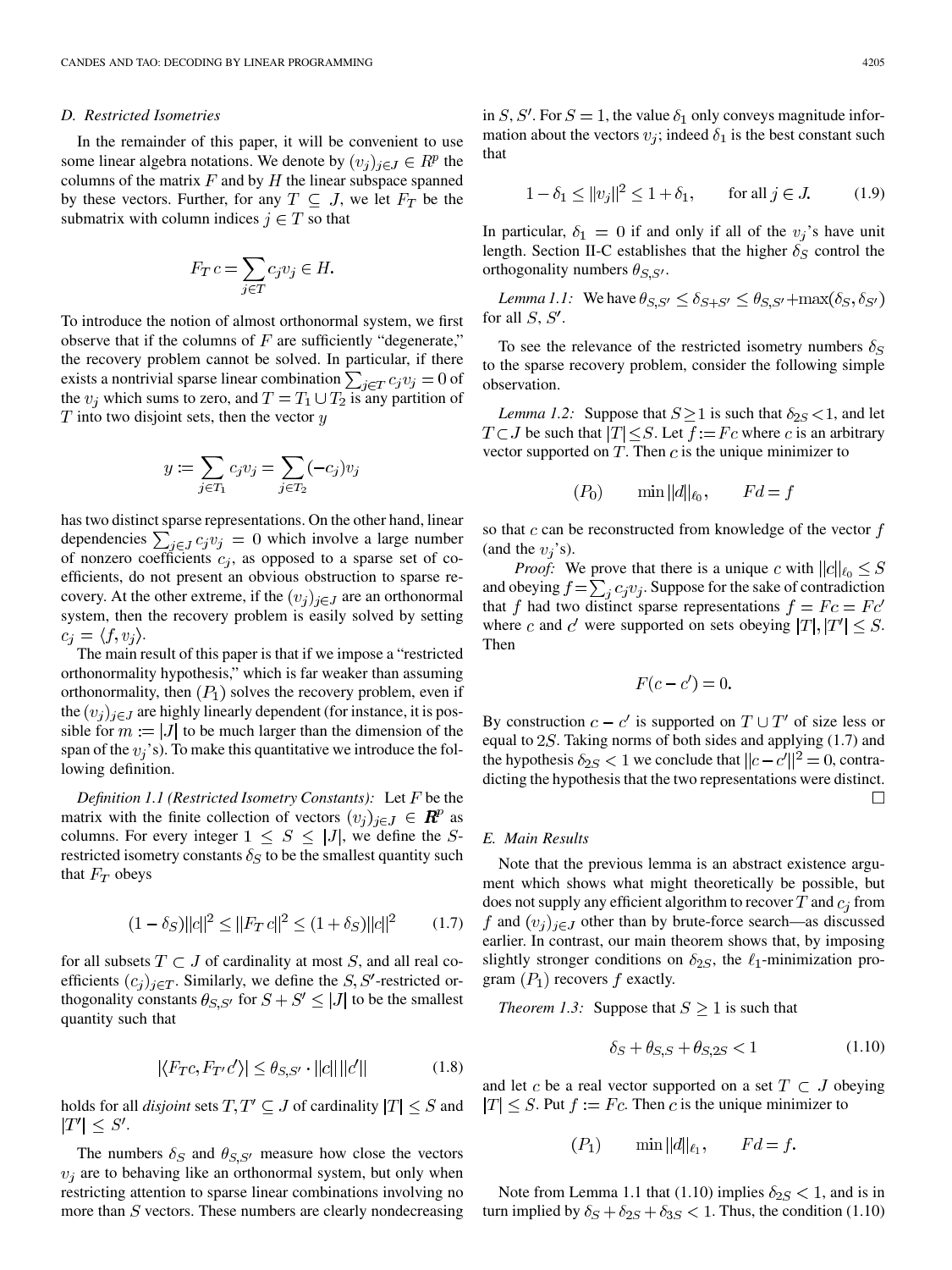is roughly "three times as strict" as the condition required for Lemma 1.2.

Theorem 1.3 is inspired by our previous work [\[1](#page-11-0)], see also [[10\]](#page-12-0), [[11\]](#page-12-0), but unlike those earlier results, our results here are *deterministic*, and thus do not have a nonzero probability of failure, provided of course one can ensure that the system  $(v_i)_{i \in J}$  verifies the condition (1.10). By virtue of the previous discussion, we have the companion result.

*Theorem 1.4:* Suppose F is such that  $FA = 0$  and let  $S \ge 1$ be a number obeying the hypothesis of Theorem 1.3. Set  $y =$  $Af + e$ , where e is a real vector supported on a set of size at most  $S$ . Then  $f$  is the unique minimizer to

$$
(P_1') \qquad \min_{g \in \mathbf{R}^n} ||y - Ag||_{\ell_1}.
$$

### *F. Gaussian Random Matrices*

An important question is then to find matrices with good restricted isometry constants, i.e., such that (1.10) holds for large values of  $S$ . Indeed, such matrices will tolerate a larger fraction of output in error while still allowing exact recovery of the original input by linear programming. How to construct such matrices might be delicate. In Section III, however, we will argue that generic matrices, namely, samples from the Gaussian unitary ensemble obey  $(1.10)$  for relatively large values of  $S$ .

*Theorem 1.5:* Assume  $p \leq m$  and let F be a p by m matrix whose entries are independent and identically distributed  $(i.i.d.)$ Gaussian with mean zero and variance  $1/p$ . Then the condition of Theorem 1.3 holds with overwhelming probability provided that  $r = S/m$  is small enough so that

$$
r < r^*(p, m)
$$

where  $r^*(p, m)$  is given in (3.23). (By "with overwhelming probability," we mean with probability decaying exponentially in  $m$ .) In the limit of large samples,  $r^*$  only depends upon the ratio, and numerical evaluations show that the condition holds for  $r \leq 3.6 \cdot 10^{-4}$  in the case where  $p/m = 3/4, r \leq 3.2 \cdot 10^{-4}$ when  $p/m = 2/3$ , and  $r \le 2.3 \cdot 10^{-4}$  when  $p/m = 1/2$ .

In other words, Gaussian matrices are a class of matrices for which one can solve an underdetermined systems of linear equations by minimizing  $\ell_1$  provided, of course, the input vector has fewer than  $\rho \cdot m$  nonzero entries with  $\rho > 0$ . We mentioned earlier that this result is similar to [[12\]](#page-12-0). What is new here is that by using a very different machinery, one can obtain explicit numerical values which were not available before.

In the context of error correcting, the consequence is that a fraction of the output may be corrupted by *arbitrary* errors and yet, solving a convex problem would still recover  $f$  exactly—a rather unexpected feat.

*Corollary 1.6:* Suppose A is an n by m Gaussian matrix and set  $p = m - n$ . Under the hypotheses of Theorem 1.5, the solution to  $(P'_1)$  is unique and equal to f.

This is an immediate consequence of Theorem 1.5. The only thing we need to argue is why we may think of the annihilator

F (such that  $FA = 0$ ) as a matrix with independent Gaussian entries. Observe that the range of  $\vec{A}$  is a random space of dimension *n* embedded in  $\mathbb{R}^m$  so that the data  $\tilde{y} = Fe$  is the projection of e on a random space of dimension p. The range of a p by m matrix with independent Gaussian entries precisely is a random subspace of dimension  $p$ , which justifies the claim.

We would like to point out that the numerical bounds we derived in this paper are overly pessimistic. We are confident that finer arguments and perhaps new ideas will allow to derive versions of Theorem 1.5 with better bounds. The discussion section will enumerate several possibilities for improvement.

## *G. A Notion of Capacity*

We now develop a notion of "capacity;" that is, an upper bound on the support size of the error vector beyond which recovery is information-theoretically impossible. Define the *cospark* of the matrix  $\vec{A}$  as

$$
\text{cospark}(A) := \min_{h \in \mathbf{R}^n : h \neq 0} ||Ah||_{\ell_0}.
$$
 (1.11)

We call this number the cospark because it is related to another quantity others have called the *spark*. The spark of a matrix is the minimal number of columns from  $F$  that are linearly dependent [\[6](#page-11-0)], [\[7](#page-11-0)]. In other words

$$
spark(F) := \min_{x \neq 0} ||x||_{\ell_0}, \qquad subject \text{ to } Fx = 0.
$$

Suppose  $A$  has full rank and assume that  $F$  is any full rank matrix such that  $FA = 0$ , then  $\mathrm{cospark}(A) = \mathrm{spark}(F)$ , which simply follows from

$$
\min_{x \neq 0} ||x||_{\ell_0}, \qquad \text{s.t. } Fx = 0 \qquad \Leftrightarrow \qquad \min_{h \neq 0} ||Ah||_{\ell_0}
$$

since  $Fx = 0$  means that x is in the range of A and, therefore, of the form  $Ah$  where h is nonzero since x does not vanish.

*Lemma 1.7:* Suppose the fraction of errors  $\rho$  obeys

$$
\rho < \frac{\text{cospark}(A)}{2m};\tag{1.12}
$$

 $\Box$ 

then, exact decoding is achieved by minimizing  $||y - Ag||_{\ell_0}$ . Conversely, if  $\rho \geq \text{cospark}(A)/2m$ , then accurate decoding is not possible.

*Proof:* Suppose first that the number of errors obeys  $||e||_{\ell_0} < \text{cospark}(A)/2$  and let F be of full rank with  $FA = 0$ . Since minimizing  $||y - Ag||_{\ell_0}$  is equivalent to finding the shortest d so that  $Fd = Fe$ , and that the proof of Lemma 1.2 assures that e is the unique vector with at most cospark $(A)/2$ nonzero entries, the recovery is exact.

The converse is immediate. Let  $h \neq 0$  be a vector such that  $||Ah||_{\ell_0} = \text{cospark}(A)$  and write  $Ah := e - e'$  where both  $||e||_{\ell_0}$  and  $||e'||_{\ell_0}$  are less or equal to  $\cosh(A)/2$ . Let f be any vector in  $\mathbf{R}^n$  and set  $f' = f + h$ . Then

$$
y = Af' + e' = Af + e
$$

and, therefore,  $f$  and  $f'$  are indistinguishable.

*Corollary 1.8:* Suppose the entries of A are independent normal with mean  $0$  and variance 1. Then with probability 1,  $\cosh(A) = m - n + 1$ . As a consequence, one can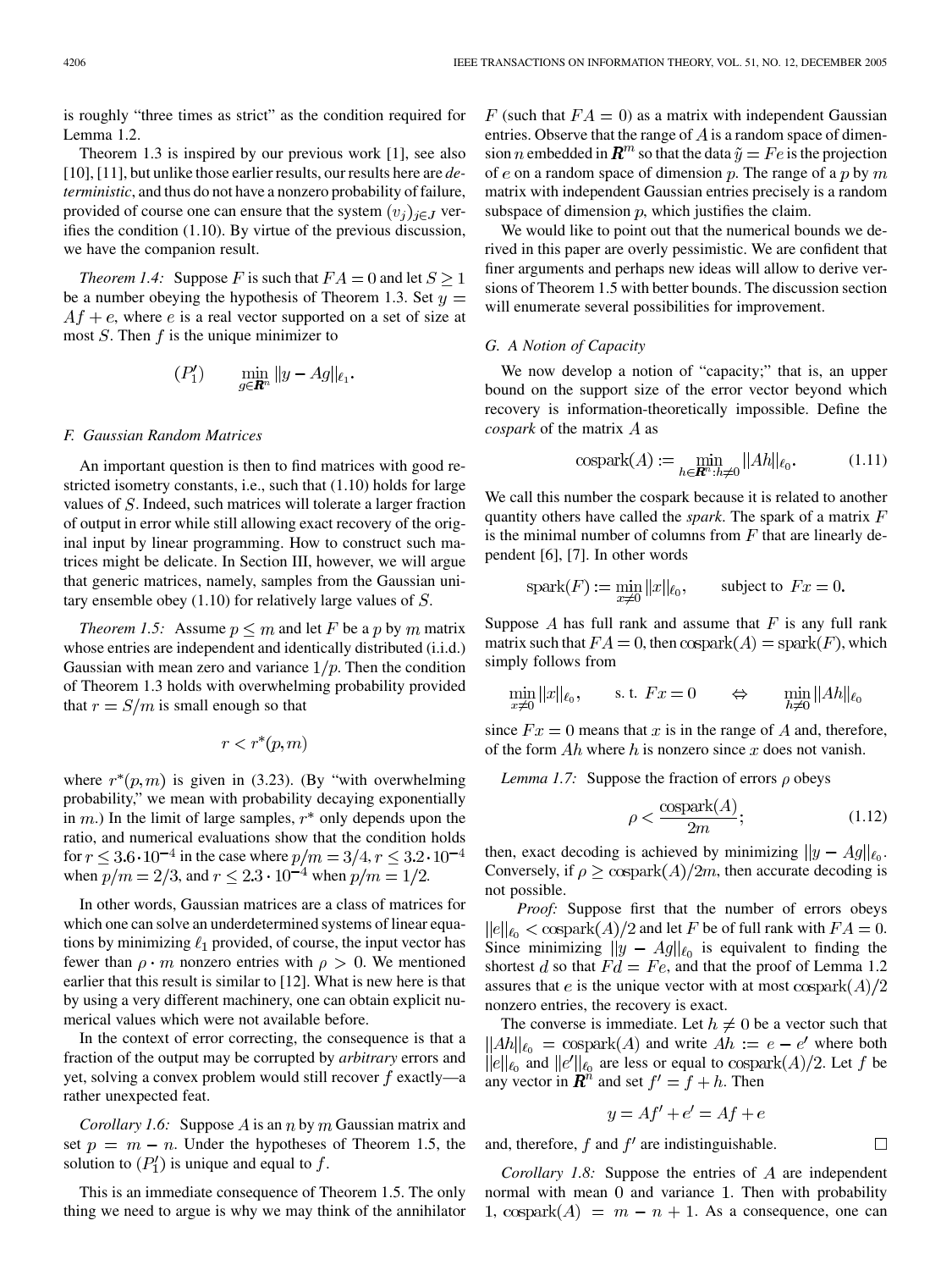theoretically recover any plaintext if and only if the fraction error obeys

$$
\rho \le \frac{1 - n/m}{2}.\tag{1.13}
$$

In other words, given a fraction of error  $\rho$ , accurate decoding is possible provided that the "rate"  $n/m$  obeys  $n/m \leq 2\rho - 1$ . This may help to establish a link between this work and other information literature.

*Proof:* It is clear that  $\cosh(A) \leq m - n + 1$  as one can find an  $h \neq 0$  so that the first  $n-1$  entries of Ah vanish. Further, all the n by n submatrices of A are invertible with probability 1. This follows from the fact that each  $n$  by  $n$  submatrix is invertible with probability 1, and that there is a finite number of them. With probability one, therefore, it is impossible to find  $h \neq 0$  such that Ah has n vanishing entries. This gives  $\operatorname{cospark}(A) = m - n + 1$ .  $\Box$ 

## *H. Organization of the Paper*

The paper is organized as follows. Section II proves our main claim, namely, Theorem 1.3 (and hence Theorem 1.4) while Section III introduces elements from random matrix theory to establish Theorem 1.5. In Section IV, we present numerical experiments which suggest that in practice,  $(P'_1)$  works unreasonably well and recovers the f exactly from  $y = Af + e$  provided that the fraction of the corrupted entries be less than about 17% in the case where  $m = 2n$  and less than about 34% in the case where  $m = 4n$ . Section V explores the consequences of our results for the recovery of signals from highly incomplete data and ties our findings with some of our earlier work. Finally, we conclude with a short discussion section whose main purpose is to outline areas for improvement.

#### II. PROOF OF MAIN RESULTS

Our main result, namely, Theorem 1.3 is proved by duality. As we will see in Section II-A,  $c$  is the unique minimizer if the matrix  $F_T$  has full rank and if one can find a vector w with the two properties

- i)  $\langle w, v_j \rangle = \text{sgn}(c_j)$ , for all  $j \in T$ ;
- ii) and  $|\langle w, v_j \rangle| < 1$ , for all  $j \notin T$ ;

where  $sgn(c_j)$  is the sign of  $c_j$  (sgn( $c_j$ ) = 0, for  $c_j$  = 0). The two conditions above say that a specific dual program is feasible and is called the exact reconstruction property in [\[1](#page-11-0)], see also [[10\]](#page-12-0). The reader might find it helpful to see how these conditions arise and we first informally sketch the argument (a rigorous proof follows in Section II-A). Suppose we wish to minimize  $J(d)$  subject to  $Fd = z$ , and that J is differentiable. Together with  $Fd = z$ , the classical Lagrange multiplier op-timality condition (see [\[13](#page-12-0)]) asserts that there exists  $w(w)$  is a Lagrange multiplier) such that

$$
\nabla J(d) - F^T w = 0
$$

In a nutshell, for c to be a solution, we must have  $F^T w =$  $\nabla J(c)$ . In our case  $J(c) = \sum_j |c_j|$ , and so  $(\nabla J(c))_j = \text{sgn}(c_j)$ for  $c_j \neq 0$ , but J is otherwise not smooth at zero. In this case,

we ask that  $F^T w$  be a subgradient of J at the point c [\[13](#page-12-0)], which here means

$$
(F^T w)_j = sgn(c_j), \text{ if } c_j \neq 0, \text{ and } |(F^T w)_j| \leq 1, \text{ otherwise.}
$$

Since by definition  $(F^Tw)_i = \langle w, v_i \rangle$ , conditions i) and ii) are now natural.

## *A. Proof of Theorem 1.3*

Observe first that standard convex arguments give that there exists at least one minimizer  $d = (d_j)_{j \in J}$  to the problem  $(P_1)$ . We need to prove that  $d = c$ . Since c obeys the constraints of this problem,  $d$  obeys

$$
||d||_{\ell_1} \le ||c||_{\ell_1} = \sum_{j \in T} |c_j|.
$$
 (2.14)

Now take a  $w$  obeying properties i) and ii) (see the remark following Lemma 2.2). Using the fact that the inner product  $\langle w, v_i \rangle$ is equal to the sign of  $c$  on  $T$  and has absolute value strictly less than one on the complement, we then compute

$$
||d||_{\ell_1} = \sum_{j \in T} |c_j + (d_j - c_j)| + \sum_{j \notin T} |d_j|
$$
  
\n
$$
\geq \sum_{j \in T} \text{sgn}(c_j)(c_j + (d_j - c_j)) + \sum_{j \notin T} d_j \langle w, v_j \rangle
$$
  
\n
$$
= \sum_{j \in T} |c_j| + \sum_{j \in T} (d_j - c_j) \langle w, v_j \rangle + \sum_{j \notin T} d_j \langle w, v_j \rangle
$$
  
\n
$$
= \sum_{j \in T} |c_j| + \langle w, \sum_{j \in J} d_j v_j - \sum_{j \in T} c_j \rangle
$$
  
\n
$$
= \sum_{j \in T} |c_j| + \langle w, f - f \rangle
$$
  
\n
$$
= \sum_{j \in T} |c_j|.
$$

Comparing this with (2.14) we see that all the inequalities in the above computation must in fact be equality. Since  $|\langle w, v_i \rangle|$  was strictly less than 1 for all  $j \notin T$ , this in particular forces  $d_j = 0$ for all  $j \notin T$ . Thus,

$$
\sum_{j \in T} (d_j - c_j)v_j = f - f = 0.
$$

Applying (1.7) (and noting from hypothesis that  $\delta_S < 1$ ) we conclude that  $d_i = c_i$  for all  $j \in T$ . Thus,  $d = c$  as claimed.

For  $|T| \leq S$  with S obeying the hypothesis of Theorem 1.3,  $F_T$  has full rank since  $\delta_S < 1$  and thus, the proof simply consists in constructing a dual vector  $w$ ; this is the object of the next section. This concludes the proof of our theorem.

#### *B. Exact Reconstruction Property*

We now examine the sparse reconstruction property and begin with Lemma 2.1 which establishes that the coefficients  $\langle w, v_i \rangle$ ,  $j \notin T$ , are suitably bounded except for an exceptional set. Lemma 2.2 strengthens this results by eliminating the exceptional set.

*Lemma 2.1 (Dual Reconstruction Property,*  $\ell_2$  *Version):* Let  $S, S' \geq 1$  be such that  $\delta_S < 1$ , and c be a real vector supported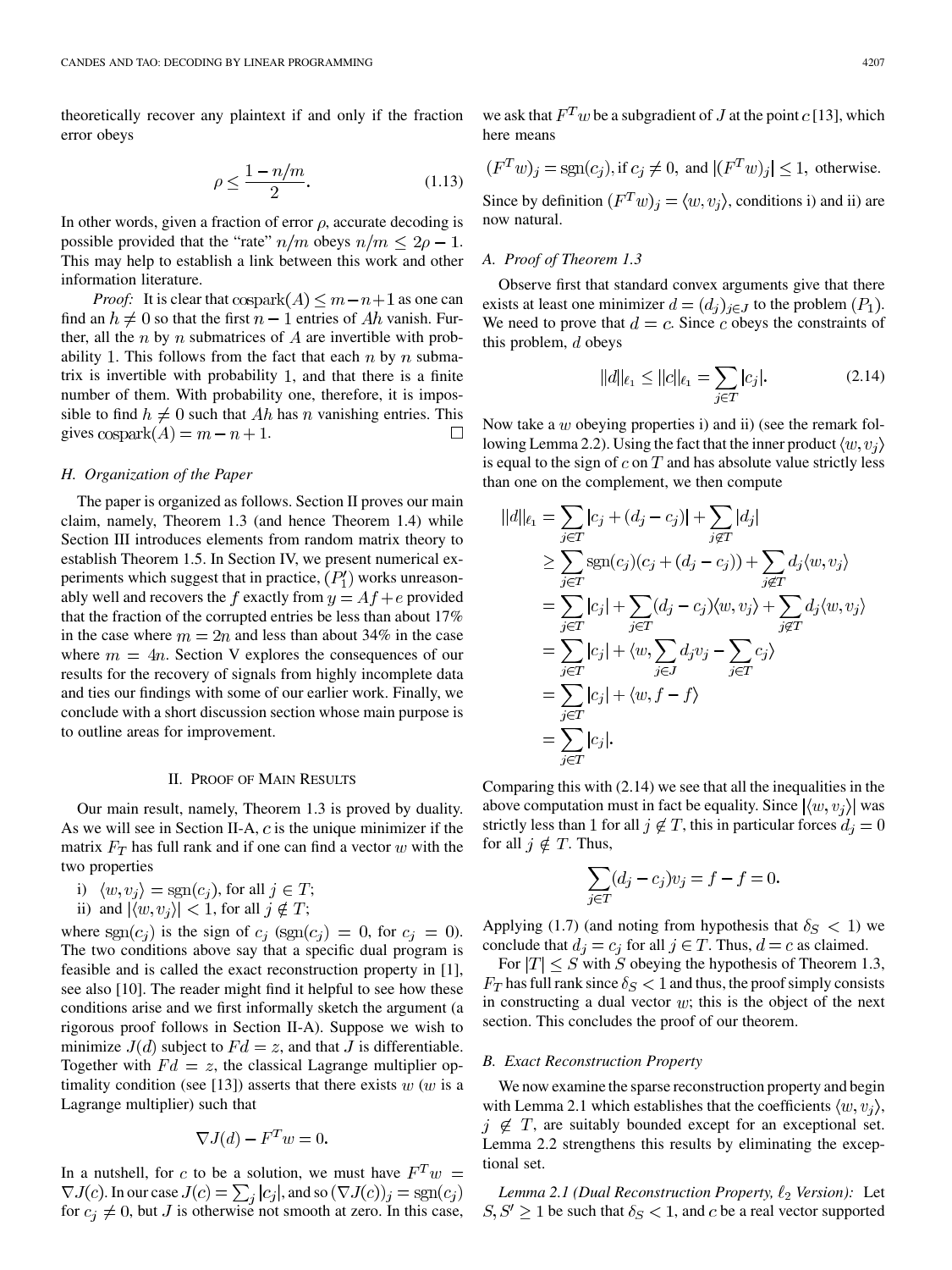on  $T \subset J$  such that  $|T| \leq S$ . Then there exists a vector  $w \in H$ such that  $\langle w, v_i \rangle = c_i$  for all  $j \in T$ . Furthermore, there is an "exceptional set"  $E \subset J$  which is disjoint from T, of size at most

$$
|E| \le S' \tag{2.15}
$$

and with the properties

$$
|\langle w, v_j \rangle| \le \frac{\theta_{S,S'}}{(1-\delta_S)\sqrt{S'}} \cdot ||c||,
$$
 for all  $j \notin T \cup E$ 

and

$$
\left(\sum_{j\in E} |\langle w, v_j\rangle|^2\right)^{1/2} \le \frac{\theta_S}{1-\delta_S} \cdot ||c||
$$

where  $\theta_S := \theta_{S,2S}$  for short. In addition,  $||w|| \leq K \cdot ||c||$  for some constant  $K > 0$  only depending upon  $\delta_S$ .

*Proof:* Recall that  $F_T: \ell_2(T) \to H$  is the linear transformation  $F_T c_T := \sum_{j \in T} c_j v_j$  where  $c_T := (c_j)_{j \in T}$  (we use the subscript T in  $c_T$  to emphasize that the input is a |T|-dimensional vector), and let  $F^*$  be the adjoint transformation

$$
F_T^* w := (\langle w, v_j \rangle)_{j \in T}.
$$

Property (1.7) gives

$$
1 - \delta_S \le \lambda_{\min}(F_T^* F_T) \le \lambda_{\max}(F_T^* F_T) \le 1 + \delta_S
$$

where  $\lambda_{\min}$  and  $\lambda_{\max}$  are the minimum and maximum eigenvalues of the positive-definite operator  $F_T^*F_T$ . In particular, since  $\delta_S < 1$ , we see that  $F^*_T F_T$  is invertible with

$$
||(F_T^*F_T)^{-1}|| \le \frac{1}{1 - \delta_S}.\tag{2.16}
$$

Also note that  $||F_T(F_T^*F_T)^{-1}|| \leq \sqrt{1+\delta_S}/(1-\delta_S)$  and set  $w \in H$  to be the vector

$$
w := F_T(F_T^*F_T)^{-1}c_T;
$$

it is then clear that  $F_T^*w = c_T$ , i.e.,  $\langle w, v_j \rangle = c_j$  for all  $j \in T$ . In addition,  $||w|| \le K \cdot ||c_T||$  with  $K = \sqrt{1 + \delta_S}/(1 - \delta_S)$ . Finally, if  $T'$  is any set in J disjoint from T with  $|T'| \leq S'$  and  $d_{T'} = (d_i)_{i \in T'}$  is any sequence of real numbers, then (1.8) and (2.16) give

$$
\begin{aligned} |\langle F_{T'}^*w, d_{T'} \rangle_{\ell_2(T')}| &= |\langle w, F_{T'}d_{T'} \rangle_{\ell_2(T')}| \\ &= \left| \langle \sum_{j \in T} ((F_T^*F_T)^{-1}c_T)_j v_j, \sum_{j \in T'} d_j v_j \rangle \right| \\ &\leq \theta_{S,S'} \cdot ||(F_T^*F_T)^{-1}c_T|| \cdot ||d_{T'}|| \\ &\leq \frac{\theta_{S,S'}}{1 - \delta_S} ||c_T|| \cdot ||d_{T'}||; \end{aligned}
$$

since  $d_{T'}$  was arbitrary, it follows from the variational definition of the  $\ell_2$  norm,  $||u||_{\ell_2} = \sup_v |\langle u, v \rangle| / ||v||_{\ell_2}$ , that

$$
||F_{T'}^*w||_{\ell_2(T')} \le \frac{\theta_{S,S'}}{1-\delta_S}||c_T||.
$$

In other words

$$
\left(\sum_{j\in T'} |\langle w, v_j\rangle|^2\right)^{1/2} \le \frac{\theta_{S,S'}}{1-\delta_S} ||c_T|| \tag{2.17}
$$

whenever  $T' \subset J \backslash T$  and  $|T'| \leq S'$ . In particular, if we set

$$
E := \{ j \in J \setminus T : |\langle w, v_j \rangle| > \frac{\theta_{S, S'}}{(1 - \delta_S) \sqrt{S'}} \cdot ||c_T|| \}
$$

then |E| must obey  $|E| \leq S'$ , since otherwise we could contradict (2.17) by taking a subset  $T'$  of E of cardinality S'. The claims now follow.  $\Box$ 

We now derive a solution with better control on the sup norm of  $|\langle w, v_i \rangle|$  outside of T, by iterating away the exceptional set  $E$  (while keeping the values on  $T$  fixed). The proof of the following lemma is given in the Appendix.

*Lemma 2.2 (Dual Reconstruction Property,*  $\ell_{\infty}$  Version): Let  $S \ge 1$  be such that  $\delta_S + \theta_{S,2S} < 1$ , and c be a real vector supported on  $T \subset J$  obeying  $|T| \leq S$ . Then there exists a vector  $w \in H$  such that  $\langle w, v_j \rangle = c_j$  for all  $j \in T$ . Furthermore, w obeys

$$
|\langle w, v_j \rangle| \le \frac{\theta_S}{(1 - \delta_S - \theta_{S, 2S})\sqrt{S}} \cdot ||c||, \quad \text{for all } j \notin T.
$$
\n(2.18)

Lemma 2.2 actually solves the dual recovery problem. Indeed, our result states that one can find a vector  $w \in H$  obeying both properties i) and ii) stated at the beginning of the section. To see why ii) holds, observe that  $||sgn(c)|| = \sqrt{|T|} \leq \sqrt{S}$ and, therefore, (2.18) gives for all  $j \notin T$ 

$$
|\langle w, v_j \rangle| \le \frac{\theta_{S,S}}{(1 - \delta_S - \theta_{S,2S})} \cdot \sqrt{\frac{|T|}{S}} \le \frac{\theta_{S,S}}{(1 - \delta_S - \theta_{S,2S})} < 1
$$
  
provided that  $\delta_S + \theta_{S,S} + \theta_{S,S} \le 1$ 

provided that  $\delta_S + \theta_{S,S} + \theta_{S,2S} < 1$ .

It is likely that one may push the condition  $\delta_S + \theta_{S,S} + \theta_{S,2S}$ 1 a little further. The key idea is as follows. Each vector  $w_n$  in the iteration scheme used to prove Lemma 2.2 was designed to annihilate the influence of  $w_{n-1}$  on the exceptional set  $T_{n-1}$ . But annihilation is too strong of a goal. It would be just as suitable to design  $w_n$  to moderate the influence of  $w_{n-1}$  enough so that the inner product with elements in  $T_{n-1}$  is small rather than zero. However, we have not pursued such refinements as the arguments would become considerably more complicated than the calculations presented here.

## *C. Approximate Orthogonality*

Lemma 1.1 gives control of the size of the principal angle between subspaces of dimension  $S$  and  $S'$ , respectively. This is useful because it allows to guarantee exact reconstruction from the knowledge of the  $\delta$  numbers only.

*Proof Proof of Lemma 1.1:* We first show that  $\theta_{S,S'} \leq$  $\delta_{S+S'}$ . By homogeneity it will suffice to show that

$$
|\langle \sum_{j \in T} c_j v_j, \sum_{j' \in T'} c'_{j'} v_{j'} \rangle| \le \delta_{S+S'}
$$

whenever  $|T| \leq S$ ,  $|T'| \leq S'$ , T, T' are disjoint, and

$$
\sum_{j \in T} |c_j|^2 = \sum_{j' \in T'} |c'_{j'}|^2 = 1.
$$

Now (1.7) gives

$$
2(1-\delta_{S+S'}) \leq ||\sum_{j\in T} c_j v_j + \sum_{j'\in T'} c'_{j'} v_{j'}||^2 \leq 2(1+\delta_{S+S'})
$$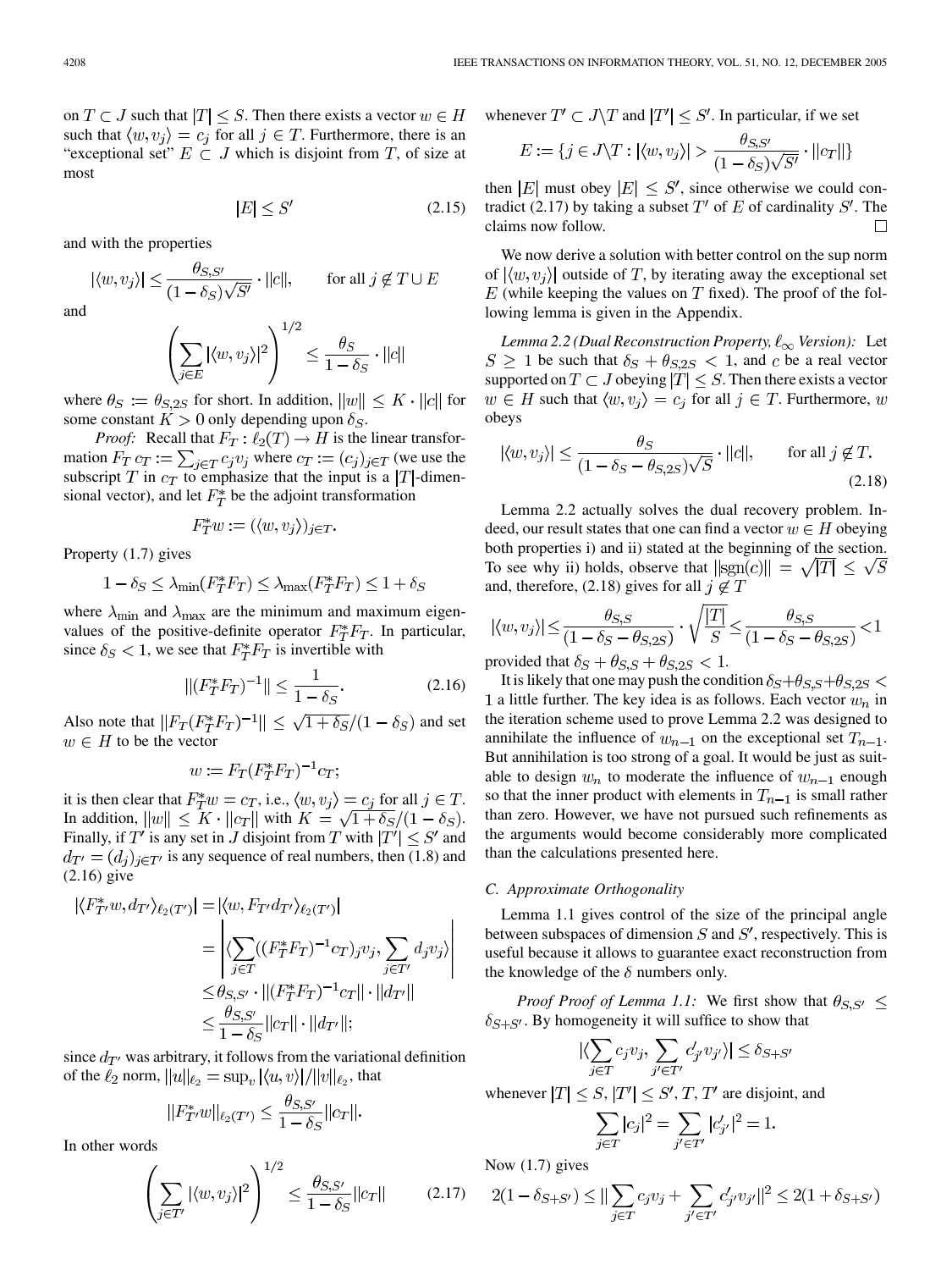together with

$$
2(1-\delta_{S+S'})\leq ||\sum_{j\in T}c_jv_j-\sum_{j'\in T'}c'_{j'}v_{j'}||^2\leq 2(1+\delta_{S+S'})
$$

and the claim now follows from the parallelogram identity

$$
\langle f, g \rangle = \frac{||f + g||^2 - ||f - g||^2}{4}.
$$

It remains to show that  $\delta_{S+S'} \leq \theta_S + \delta_S$ . Again by homogeneity, it suffices to establish that

$$
|\langle \sum_{j \in \tilde{T}} c_j v_j, \sum_{j' \in \tilde{T}} c_{j'} v_{j'} \rangle - 1| \le (\delta_S + \theta_S)
$$

whenever  $|\tilde{T}| \leq S + S'$  and  $\sum_{j \in \tilde{T}} |c_j|^2 = 1$ . To prove this property, we partition  $\tilde{T}$  as  $\tilde{T} = T \cup T'$  where  $|T| \leq S$  and  $|T'| \leq S'$  and write  $\sum_{j \in T} |c_j|^2 = \alpha$  and  $\sum_{j \in T'} |c_j|^2 = 1 - \alpha$ . Equation (1.7) together with (1.8) give

$$
(1 - \delta_S)\alpha \le \langle \sum_{j \in T} c_j v_j, \sum_{j' \in T} c_{j'} v_{j'} \rangle \le (1 + \delta_S)\alpha,
$$
  

$$
|\langle \sum_{j \in T} c_j v_j, \sum_{j' \in T'} c_{j'} v_{j'} \rangle| \le \theta_{S,S'}\alpha^{1/2} (1 - \alpha)^{1/2}
$$

and

$$
(1-\delta_{S'})(1-\alpha) \leq \langle \sum_{j \in T'} c_j v_j, \sum_{j' \in T'} c_{j'} v_{j'} \rangle \leq (1+\delta_{S'})(1-\alpha).
$$

Hence,

$$
\begin{aligned} |\langle \sum_{j \in \tilde{T}} c_j v_j, \sum_{j' \in \tilde{T}} c_{j'} v_{j'} \rangle - 1| \\ &\le \delta_S \alpha + \delta_{S'} (1 - \alpha) + 2\theta_S \alpha^{1/2} (1 - \alpha)^{1/2} \\ &\le \max(\delta_S, \delta_{S'}) + \theta_S \end{aligned}
$$

as claimed. (We note that it is possible to optimize this bound a П little further but will not do so here.)

## III. GAUSSIAN RANDOM MATRICES

In this section, we argue that with overwhelming probability, Gaussian random matrices have "good" isometry constants. Consider a p by m matrix F whose entries are i.i.d. Gaussian with mean zero and variance  $1/p$  and let T be a subset of the columns. We wish to study the extremal eigenvalues of  $F_T^*F_T$ . Following upon the work of Marchenko and Pastur [[14\]](#page-12-0), Geman [\[15](#page-12-0)], and Silverstein [\[16](#page-12-0)] (see also [[17\]](#page-12-0)) proved that

$$
\lambda_{\min}(F_T^*F_T) \to (1 - \sqrt{\gamma})^2 \quad \text{a.s.}
$$

$$
\lambda_{\max}(F_T^*F_T) \to (1 + \sqrt{\gamma})^2 \quad \text{a.s.}
$$

in the limit where p and  $|T| \to \infty$  with

$$
|T|/p \to \gamma \leq 1.
$$

In other words, this says that loosely speaking and in the limit of large p, the restricted isometry constant  $\delta(F_T^*F_T)$  for a fixed behaves like

$$
1 - \delta(F_T^* F_T) \le \lambda_{\min}(F_T^* F_T) \le \lambda_{\max}(F_T^* F_T) \le 1 + \delta(F_T^* F_T)
$$
  
where

$$
\delta(F_T^* F_T) \approx 2\sqrt{|T|/p} + |T|/p.
$$

Restricted isometry constants must hold for all sets  $T$  of cardinality less or equal to  $S$ , and we shall make use of concentration inequalities to develop such a uniform bound. Note that for  $T' \subset T$  , we obviously have  $\lambda_{\min}(F_T^*F_T) \leq \lambda_{\min}(F_{T'}^*F_{T'})$  and  $\lambda_{\max}(F_{T'}^*F_{T'}) \leq \lambda_{\max}(F_T^*F_T)$  and, therefore, attention may be restricted to matrices of size  $S$ . Now, there are large deviation results about the singular values of  $F_T$  [\[18](#page-12-0)]. For example, letting  $\sigma_{\text{max}}(F_T)$  (resp.,  $\sigma_{\text{min}}$ ) be the largest singular value of  $F_T$  so that  $\sigma_{\max}^2(F_T) = \lambda_{\max}(F_T^*F_T)$  (resp.,  $\sigma_{\min}^2(F_T) =$  $\lambda_{\min}(F_T^*F_T)$ , Ledoux [\[19](#page-12-0)] applies the concentration inequality for Gaussian measures, and for each fixed  $t > 0$ , obtains the deviation bounds

$$
\mathbf{P}\left(\sigma_{\max}(F_T) > 1 + \sqrt{|T|/p} + o(1) + t\right) \leq e^{-pt^2/2} \tag{3.19}
$$

$$
\mathbf{P}\left(\sigma_{\min}(F_T) < 1 - \sqrt{|T|/p} + o(1) - t\right) \le e^{-pt^2/2},\tag{3.20}
$$

here the scaling of interest has  $|T|/p$  constant, and  $o(1)$  is a small term tending to zero as  $p \to \infty$  and which can be calculated explicitly, see [[20\]](#page-12-0). For example, this last reference shows that one can select  $o(1)$  in (3.19) as  $\frac{1}{2p^{1/3}} \cdot \gamma^{1/6} (1 + \sqrt{\gamma})^{2/3}$ .

Lemma 3.1: Put 
$$
r = S/m
$$
 and set  
\n
$$
f(r) := \sqrt{m/p} \cdot (\sqrt{r} + \sqrt{2H(r)}) = \sqrt{S/p} + \sqrt{2H(r)m/p}
$$

where H is the entropy function  $H(q) := -q \log q - (1$ q)  $\log(1 - q)$  defined for  $0 < q < 1$ . For each  $\epsilon > 0$ , the restricted isometry constant  $\delta_S$  of a p by m Gaussian matrix F obeys (for  $m$  and  $p$  large enough)

$$
\mathbf{P}\left(\sqrt{1+\delta_S} > 1 + (1+\epsilon)f(r)\right) \le 2e^{-mH(r)\cdot\epsilon/2}.\tag{3.21}
$$

*Proof:* As discussed above, we may restrict our attention to sets |T| such that  $|T| = S$ . Set  $\lambda = (1 + \epsilon) f(r)$  for short and let  $\overline{\sigma} := \max \sigma_{\max}(F_T)$  where the maximum is over all sets T of size S, and similarly  $\underline{\sigma} := \min \sigma_{\min}(F_T)$ . Then  $1 + \delta_S =$  $\max(\overline{\sigma}^2, 2-\underline{\sigma}^2)$  and

$$
\boldsymbol{P}(\sqrt{1+\delta_S} > 1+\lambda) \leq \boldsymbol{P}(\overline{\sigma} > 1+\lambda) + \boldsymbol{P}(\sqrt{2-\underline{\sigma}^2} > 1+\lambda).
$$

It will suffice to prove that

$$
\boldsymbol{P}(\overline{\sigma} > 1 + \lambda) \le e^{-mH(r) \cdot \epsilon/2}
$$

and

$$
\mathbf{P}(\underline{\sigma} < 1 - \lambda) \le e^{-mH(r)\cdot\epsilon/2}
$$

as for  $\underline{\sigma} \geq 1 - \lambda$  we have  $\sqrt{2 - \underline{\sigma}^2} \leq 1 + \lambda$ . Both statements are proved in exactly the same way and we only include that for  $\overline{\sigma}$ .

Denote by  $\eta_p$  the  $o(1)$ -term appearing in (3.19). Observe that

$$
\begin{aligned} \mathbf{P}(\overline{\sigma} > 1 + \sqrt{S/p} + \eta_p + t) \\ &\leq |\{T : |T| = S\}|\mathbf{P}(\sigma_{\text{max}}(F_T) > 1 + \sqrt{S/p} + \eta_p + t) \\ &\leq \binom{m}{S}e^{-pt^2/2} .\end{aligned}
$$

From Stirling's approximation  $\log m! = m \log m - m +$  $O(\log m)$  we have the well-known formula

$$
\log \binom{m}{S} = mH(r) + O(\log m)
$$

which gives

$$
\log P(\overline{\sigma} > 1 + \sqrt{S/p} + \eta_p + t) \leq mH(r) + O(\log m) - pt^2/2.
$$
  
We have

$$
1 + (1 + \epsilon)f(r) \ge 1 + \sqrt{S/p} + (1 + \epsilon)\sqrt{2mH(r)/p}
$$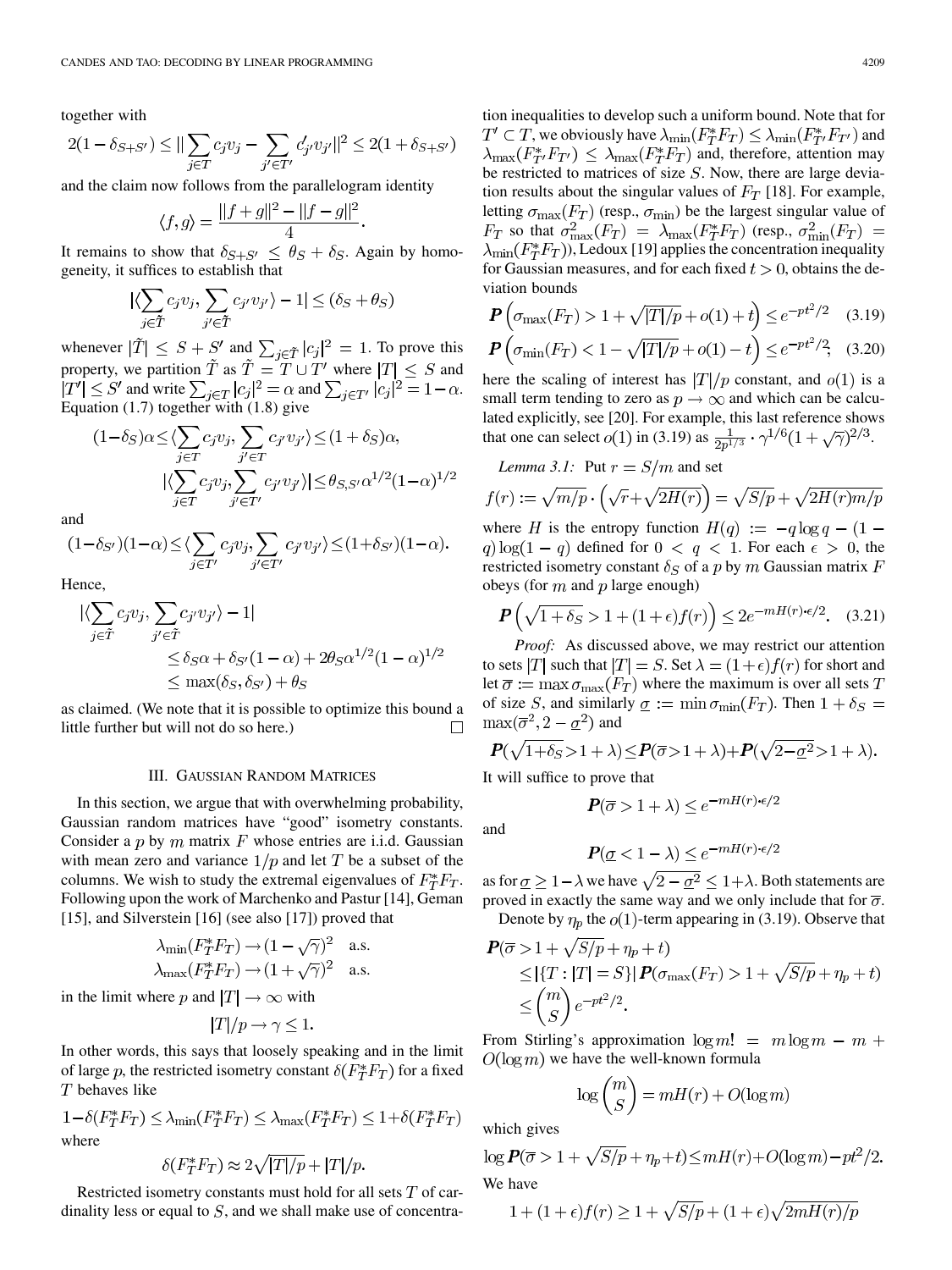

Fig. 1. Behavior of the upper bound  $\rho_{p/m}(r)$  for three values of the ratio  $p/m$ , namely,  $p/m = 3/4$ ,  $2/3$ ,  $1/2$ .

and suppose  $m$  and  $p$  are large enough so that

$$
\eta_p \le \epsilon/2 \cdot \sqrt{2mH(r)/p}
$$

Then

$$
1 + (1 + \epsilon)f(r) \ge 1 + \sqrt{S/p} + \eta_p + (1 + \epsilon/2)\sqrt{2mH(r)/p}
$$

and, therefore,

$$
\log P(\overline{\sigma} > 1 + (1 + \epsilon)f(r))
$$
  
\n
$$
\leq mH(r) + O(\log m) - \frac{p(1 + \epsilon/2)^2 2mH(r)}{2p}
$$
  
\n
$$
\leq O(\log m) - mH(r)\epsilon.
$$

For m sufficiently large, the term  $O(\log m)$  is less than  $mH(r)\epsilon/2$ , which concludes the proof.  $\Box$ 

Ignoring the  $\epsilon$ 's, Lemma 3.1 states that with overwhelming probability

$$
\delta_S < -1 + [1 + f(r)]^2. \tag{3.22}
$$

A similar conclusion holds for  $\delta_{2S}$  and  $\delta_{3S}$  and, therefore, we established that with very high probability

$$
\delta_S + \delta_{2S} + \delta_{3S} < \rho_{p/m}(r) \tag{3.23}
$$

with

$$
\rho_{p/m}(r) = \sum_{j=1}^{3} -1 + [1 + f(jr)]^2
$$

In conclusion, Lemma 1.1 shows that the hypothesis of our main theorem holds provided that the ratio  $r = S/m$  is small so that  $\rho_{p/m}(r)$  < 1. In other words, in the limit of large samples,  $S/m$  may be taken as any value obeying  $\rho_{p/m}(S/m) < 1$  which we used to give numerical values in Theorem 1.5. Fig. 1 graphs the function  $\rho_{p/m}(r)$  for several values of the ratio  $p/m$ .

## IV. NUMERICAL EXPERIMENTS

This section investigates the practical ability of  $\ell_1$  to recover an object  $f \in \mathbb{R}^n$  from corrupted data  $y = Af + e, y \in \mathbb{R}^m$  (or equivalently to recover the sparse vector of errors  $e \in \mathbb{R}^m$  from the underdetermined system of equations  $Fe = z \in \mathbb{R}^{m-n}$ ). The goal here is to evaluate empirically the location of the breakpoint as to get an accurate sense of the performance one might expect in practice. In order to do this, we performed a series of experiments designed as follows:

- 1) select  $n$  (the size of the input signal) and  $m$  so that with the same notations as before, A is an  $m$  by  $n$  matrix; sample A with independent Gaussian entries;
- 2) select S as a percentage of m;
- 3) select a support set T of size  $|T| = S$  uniformly at random, and sample a vector  $e$  on  $T$  with i.i.d. Gaussian entries:<sup>1</sup>
- 4) make  $\tilde{y} = Af + e$  (the choice of f does not matter as is clear from the discussion and here,  $f$  is also selected at random), solve  $(P'_1)$  and obtain  $f^*$ ;
- 5) compare f to  $f^*$ ;
- 6) repeat 100 times for each  $S$  and  $A$ ;
- 7) repeat for various sizes of  $n$  and  $m$ .

The results are presented in Figs. 2 and 3. Fig. 2 examines the situation in which the length of the code is twice that of the input vector  $m = 2n$ , for  $m = 512$  and  $m = 1024$ . Our experiments show that one recovers the input vector all the time

<sup>&</sup>lt;sup>1</sup>Just as in [\[11](#page-12-0)], the results presented here do not seem to depend on the actual distribution used to sample the errors.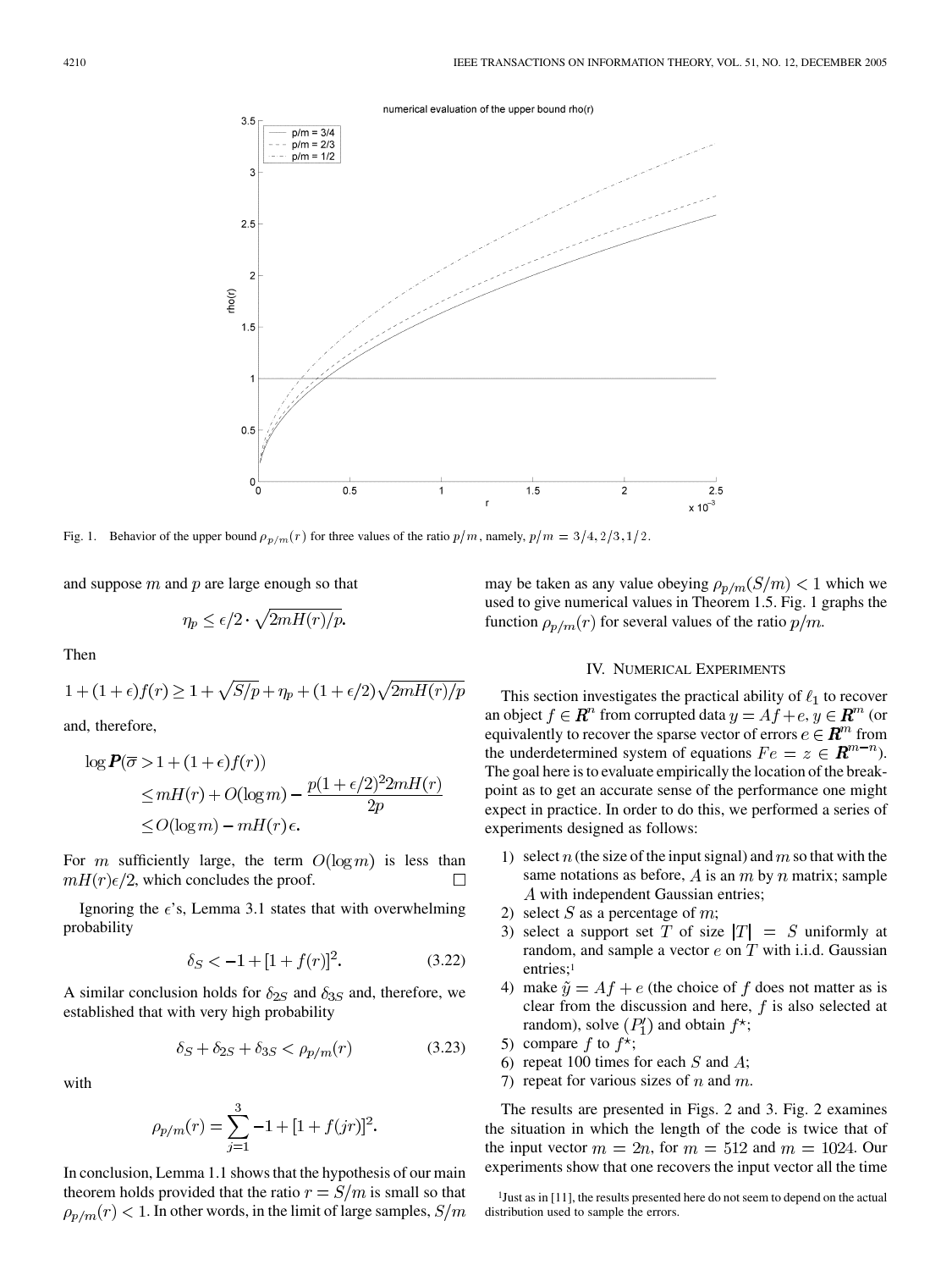

Fig. 2.  $\ell_1$ -recovery of an input signal from  $y = Af + e$  with A an m by n matrix with independent Gaussian entries. In this experiment, we "oversample" the input signal by a factor 2 so that  $m = 2n$ . (a) Success rate of  $(P_1)$  for  $m = 512$ . (b) Success rate of  $(P_1)$  for  $m = 1024$ . Observe the similar pattern and cutoff point. In these experiments, exact recovery occurs as long as about 17% or less of the entries are corrupted.



Fig. 3.  $\ell_1$ -recovery of an input signal from  $y = Af + e$  with A an m by n matrix with independent Gaussian entries. In this experiment, we "oversample" the input signal by a factor 4 so that  $m = 4n$ . In these experiments, exact recovery occurs as long as about 34% or less of the entries are corrupted.

as long as the fraction of the corrupted entries is below 17%. This holds for  $m = 512$  (Fig. 2(a)) and  $m = 1024$  (Fig. 2(b)). In Fig. 3, we investigate how these results change as the length of the codewords increases compared to the length of the input, and examine the situation in which  $m = 4n$ , with  $m = 512$ . Our experiments show that one recovers the input vector all the time as long as the fraction of the corrupted entries is below 34%.

It might be tempting to compare the empirical cutoff observed in the figures with the theoretical limit calculated in Corollary 1.8. For example, for  $n/m = 1/4$ , Fig. 3 suggests a cutoff near 35% while Corollary 1.8 gives a theoretical limit of  $\rho =$ 

 $(1-1/4)/2 = 37.5\%$ . One needs to apply caution, however, as these two quantities refer to two distinct situations. On the one hand, the limit  $\rho = (1 - n/m)/2$  guarantees that *all* signals may be decoded exactly. On the other hand, the numerical simulations examine the case where both  $f$  and the error vector  $e$ are chosen randomly, and does not search for the worst possible pair. In this sense, the simulations are not really "testing" Theorem 1.5. Under a probability model for the error pattern  $e$ , say, it is clear that information theoretically, one can tolerate a larger fraction of errors if one wishes to be able to decode accurately only for *most* as opposed to *all* error vectors.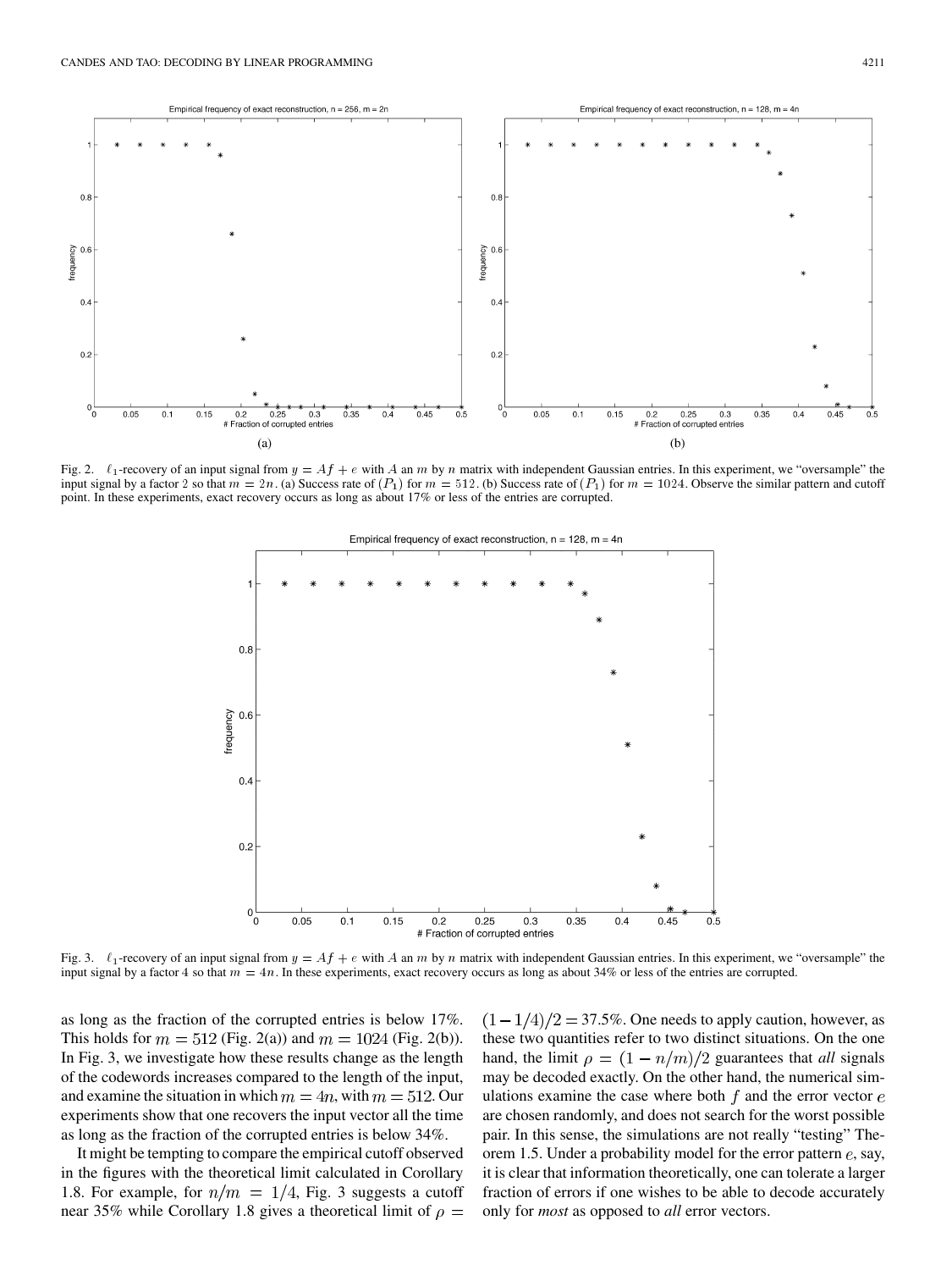### V. OPTIMAL SIGNAL RECOVERY

Our recent work [\[1](#page-11-0)] developed a set of ideas showing that it is surprisingly possible to reconstruct interesting classes of signals accurately from highly incomplete measurements. The results in this paper are inspired and improve upon this earlier work and we now elaborate on this connection. Suppose we wish to reconstruct an object  $\alpha$  in  $\mathbf{R}^m$  from the K linear measurements

$$
y_k = \langle \alpha, \phi_k \rangle \quad k = 1, \dots, K \quad \text{or} \quad y = F\alpha \tag{5.24}
$$

with  $\phi_k$ , the kth row of the matrix F. Of special interest is the vastly underdetermined case  $K \ll N$ , where there are many more unknowns than observations. We choose to formulate the problem abstractly but for concreteness, we might think of  $\alpha$  as the coefficients  $\alpha = \Psi^* f$  of a digital signal or image f in some nice orthobasis, e.g., a wavelet basis, so that the information about the signal is of the form  $y = F\alpha = F\Psi^*f$ .

Suppose now that the object of interest is *compressible* in the sense that the reordered entries of  $\alpha$  decay like a power law; concretely, suppose that the entries of  $\alpha$ , rearranged in decreasing order of magnitude,  $|\alpha|_{(1)} \geq |\alpha|_{(2)} \geq \cdots \geq |\alpha|_{(m)}$ , obey

$$
|\alpha|_{(k)} \le B \cdot k^{-s} \tag{5.25}
$$

for some  $s \geq 1$ . We will denote by  $\mathcal{F}_s(B)$  the class of all signals  $\alpha \in \mathbb{R}^m$  obeying (5.25). The claim is that it is possible to reconstruct compressible signals from only a small number of random measurements.

*Theorem 5.1:* Let  $F$  be the measurement matrix as in (5.24) and consider the solution  $\alpha^{\sharp}$  to

$$
\min_{\tilde{\alpha} \in \mathbf{R}^m} \|\tilde{\alpha}\|_{\ell_1}, \qquad \text{subject to} \quad F\tilde{\alpha} = y. \tag{5.26}
$$

Let  $S \leq K$  such that  $\delta_S + 2\theta_S + \theta_{S,2S} < 1$  and set  $\lambda = K/S$ . Then  $\alpha^{\sharp}$  obeys

$$
\sup_{\alpha \in \mathcal{F}_s(B)} \|\alpha - \alpha^{\sharp}\| \le C \cdot (K/\lambda)^{-(s-1/2)}.
$$
 (5.27)

To appreciate the content of the theorem, suppose one would have available an *oracle* letting us know which coefficients  $\alpha_k$ ,  $1 \leq k \leq m$ , are large (e.g., in the scenario we considered earlier, the oracle would tell us which wavelet coefficients of  $f$  are large). Then we would acquire information about the  $K$  largest coefficients and obtain a truncated version  $\alpha_K$  of  $\alpha$  obeying

$$
\|\alpha - \alpha_K\| \ge c \cdot K^{-(s-1/2)}
$$

for generic elements taken from  $\mathcal{F}_s(B)$ . Now (5.27) says that not knowing anything about the location of the largest coefficients, one can essentially obtain the same approximation error by nonadaptive sampling, provided the number of measurements is increased by a factor  $\lambda$ . The larger S, the smaller the oversampling factor, and hence, the connection with the decoding problem. Such considerations make clear that Theorem 5.1 supplies a very concrete methodology for recovering a compressible object from limited measurements and as such, it may have a significant bearing on many fields of science and technology. We refer the reader to [\[1](#page-11-0)] and [[21\]](#page-12-0) for a discussion of its implications.

Suppose, for example, that  $F$  is a Gaussian random matrix as in Section III. We will assume the same special normalization so that the variance of each individual entry is equal to  $1/K$ . Calculations identical to those from Section III give that with overwhelming probability,  $F$  obeys the hypothesis of the theorem provided that

$$
S \le K/\lambda, \qquad \lambda = \rho \cdot \log(m/K)
$$

for some positive constant  $\rho > 0$ . Now consider the statement of the theorem; there is a way to invoke linear programming and obtain a reconstruction based upon  $O(K \log(m/K))$  measurements only, which is at least as good as that one would achieve by knowing all the information about  $f$  and selecting the  $K$  largest coefficients. In fact, this is an optimal statement as (5.27) correctly identifies the minimum number of measurements needed to obtain a given precision. In short, it is impossible to obtain a precision of about  $K^{-(s-1/2)}$  with fewer than  $K \log(m/K)$  measurements, see [[1\]](#page-11-0), [\[21](#page-12-0)].

Theorem 5.1 is stronger than our former result, namely, Theorem 1.4 in [[1\]](#page-11-0). To see why this is true, recall the former claim: [[1\]](#page-11-0) introduced two conditions, the uniform uncertainty principle (UUP) and the exact reconstruction principle (ERP). In a nutshell, a *random* matrix  $F$  obeys the UUP with oversampling factor  $\lambda$  if F obeys

$$
\delta_S \le 1/2, \qquad S = \rho \cdot K/\lambda \tag{5.28}
$$

with probability at least  $1 - O(N^{-\gamma/\rho})$  for some fixed positive constant  $\gamma > 0$ . Second, a measurement matrix F obeys the ERP with oversampling factor  $\lambda$  if for each fixed subset T of size  $|T| \le S$  (5.28) and each "sign" vector c defined on T, there exists with the same overwhelmingly large probability a vector  $w \in H$  with the following properties:

- i)  $\langle w, v_j \rangle = c_j$ , for all  $j \in T$ ;
- ii) and  $|\langle w, v_i \rangle| \leq \frac{1}{2}$ , for all j not in T.

Note that these are the conditions listed at the beginning of Section II except for the  $1/2$  factor on the complement of  $T$ . Fix  $\alpha \in \mathcal{F}_s(B)$ . [\[1](#page-11-0)] argued that if a random matrix obeyed the UUP and the ERP both with oversampling factor  $\lambda$ , then

$$
\|\alpha - \alpha^{\sharp}\| \le C \cdot (K/\lambda)^{-(s-1/2)}
$$

with inequality holding with the same probability as before. Against this background, several comments are now in order.

- First, the new statement is more general as it applies to all matrices, not just random matrices.
- Second, whereas our previous statement argued that for each  $\alpha \in \mathbb{R}^m$ , one would be able—with high probability—to reconstruct  $\alpha$  accurately, it did not say anything about the worst case error for a fixed measurement matrix  $F$ . This is an instance where the order of the quantifiers plays a role. Do we need different  $F$ 's for different objects? Theorem 5.1 answers this question unambiguously; the same  $F$  will provide an optimal reconstruction for *all* the objects in the class.
- Third, Theorem 5.1 says that the ERP condition is redundant, and hence the hypothesis may be easier to check in practice. In addition, eliminating the ERP isolates the real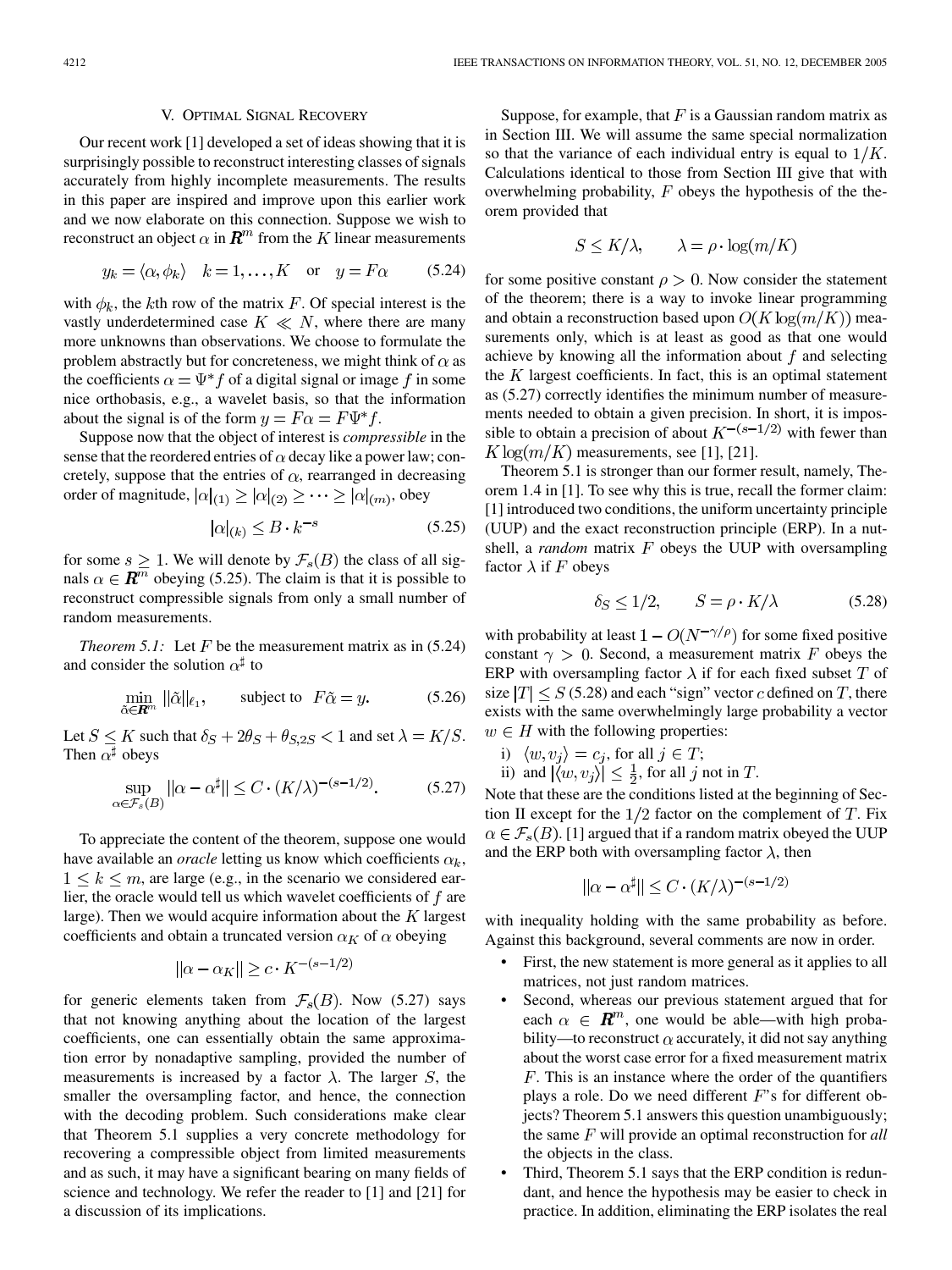reason for success as it ties everything down to the UUP. In short, the ability to recover an object from limited measurements depends on how close  $F$  is to an orthonormal system, but only when restricting attention to sparse linear combinations of columns.

We will not prove this theorem as this is a minor modification of that of Theorem 1.4 in the aforementioned reference. The key point is to observe that if  $F$  obeys the hypothesis of our theorem, then by definition  $F$  obeys the UUP with probability one, but  $F$ also obeys the ERP, again with probability one, as this is the content of Lemma 2.2. Hence, both the UUP and ERP hold and therefore, the conclusion of Theorem 5.1 follows. (The fact that the ERP actually holds for all sign vectors of size less than  $S$  is the reason why (5.27) holds uniformly over all elements taken from  $\mathcal{F}_s(B)$ , see [\[1](#page-11-0)].)

#### VI. DISCUSSION

## *A. Connections With Other Works*

In our linear programming model, the plaintext and ciphertext had real-valued components. Another intensively studied model occurs when the plaintext and ciphertext take values in the finite field  $F_2 := \{0, 1\}$ . In recent work of Feldman *et al.* [[22\]](#page-12-0)–[\[25](#page-12-0)], linear programming methods (based on relaxing the space of codewords to a convex polytope) were developed to establish a polynomial-time decoder which can correct a constant fraction of errors, and also achieve the information-theoretic capacity of the code. Our methods are restricted to real-valued texts, and the work cited above requires texts in  $F_2$ . Also, our error analysis is deterministic and is thus guaranteed to correct arbitrary errors provided that they are sufficiently sparse. In summary, there does not seem to be any explicit known connection with this line of work but it would perhaps be of future interest to explore if there is one.

The ideas presented in this paper may be adapted to recover input vectors taking values from a finite alphabet. We hope to report on work in progress in a followup paper.

#### *B. Improvements*

There is little doubt that more elaborate arguments will yield versions of Theorem 1.5 with tighter bounds. Immediately following the proof of Lemma 2.2, we already remarked that one might slightly improve the condition  $\delta_S + \theta_{S,S} + \theta_{S,2S} < 1$  at the expense of considerable complications. More to the point, we must admit that we used well-established tools from random matrix theory and it is likely that more sophisticated ideas might be deployed successfully. We now discuss some of these.

Our main hypothesis reads  $\delta_S + \theta_{S,S} + \theta_{S,2S} < 1$  but in order to reduce the problem to the study of those  $\delta$  numbers (and use known results), our analysis actually relied upon the more stringent condition  $\delta_S + \delta_{2S} + \delta_{3S} < 1$  instead, since

$$
\delta_S + \theta_{S,S} + \theta_{S,2S} \le \delta_S + \delta_{2S} + \delta_{3S}
$$

This introduces a gap. Consider a fixed set T of size  $|T| = S$ . Using the notations of that Section III, we argued that

$$
\delta(F_T) \approx 2\sqrt{S/p} + S/p
$$

and developed a large deviation bound to quantify the departure from the right-hand side. Now let  $T$  and  $T'$  be two disjoint sets of respective sizes S and S' and consider  $\theta(F_T, F_{T'})$ :  $\theta(F_T, F_{T'})$  is the cosine of the principal angle between the two random subspaces spanned by the columns of  $F_T$  and  $F_{T'}$  respectively; formally

$$
\theta(F_T, F_{T'}) = \sup \langle u, u' \rangle, u \in \text{span}(F_T), u' \in \text{span}(F_{T'}), ||u|| = ||u'|| = 1.
$$

We remark that this quantity plays an important analysis in statistical analysis because of its use to test the significance of correlations between two sets of measurements, compare the literature on canonical correlation analysis [\[26](#page-12-0)]. Among other things, it is known [\[27](#page-12-0)] that

$$
\theta(F_T, F_{T'}) \to \sqrt{\gamma(1-\gamma')} + \sqrt{\gamma'(1-\gamma)} \quad \text{a.s.}
$$

as  $p \to \infty$  with  $S/p \to \gamma$  and  $S'/p \to \gamma'$ . In other words, whereas we used the limiting behaviors

$$
\delta(F_{2T}) \to 2\sqrt{2\gamma} + 2\gamma, \quad \delta(F_{3T}) \to 2\sqrt{3\gamma} + 3\gamma
$$

there is a chance one might employ instead

$$
\theta(F_T, F_{T'}) \to 2\sqrt{\gamma(1-\gamma)}
$$

for  $|T| = |T'| = S$ , and

$$
\theta(F_T, F_{T'}) \to \sqrt{\gamma(1-2\gamma)} + \sqrt{2\gamma(1-\gamma)}
$$

for  $|T'| = 2|T| = 2S$ , which are better estimates. Just as in Section III, one might then look for concentration inequalities transforming this limiting behavior into corresponding large deviation inequalities. We are aware of very recent work of Johnstone and his colleagues [[28\]](#page-12-0) which might be here of substantial help.

Finally, tighter large deviation bounds might exist together with more clever strategies to derive uniform bounds (valid for all  $T$  of size less than  $S$ ) from individual bounds (valid for a single  $T$ ). With this in mind, it is interesting to note that our approach hits a limit as

$$
\liminf_{S \to \infty, S/m \to r} \delta_S + \theta_{S,S} + \theta_{S,2S} \ge J(m/p \cdot r) \tag{6.29}
$$

where  $J(r) := 2\sqrt{r} + r + (2 + \sqrt{2})\sqrt{r(1 - r)} + \sqrt{r(1 - 2r)}$ . Since  $J(r)$  is greater than 1 if and only if  $r > 2.36$ , one would certainly need new ideas to improve Theorem 1.5 beyond the cutoff point in the range of about 2%. The lower limit (6.29) is probably not sharp since it does not explicitly take into account the ratio between  $m$  and  $p$ ; at best, it might serve as an indication of the limiting behavior when the ration  $p/m$  is not too small.

## *C. Other Coding Matrices*

This paper introduced general results stating that it is possible to correct for errors by  $\ell_1$ -minimization. We then explained how the results specialize in the case where the coding matrix  $\Lambda$  is sampled from the Gaussian ensemble. It is clear, however,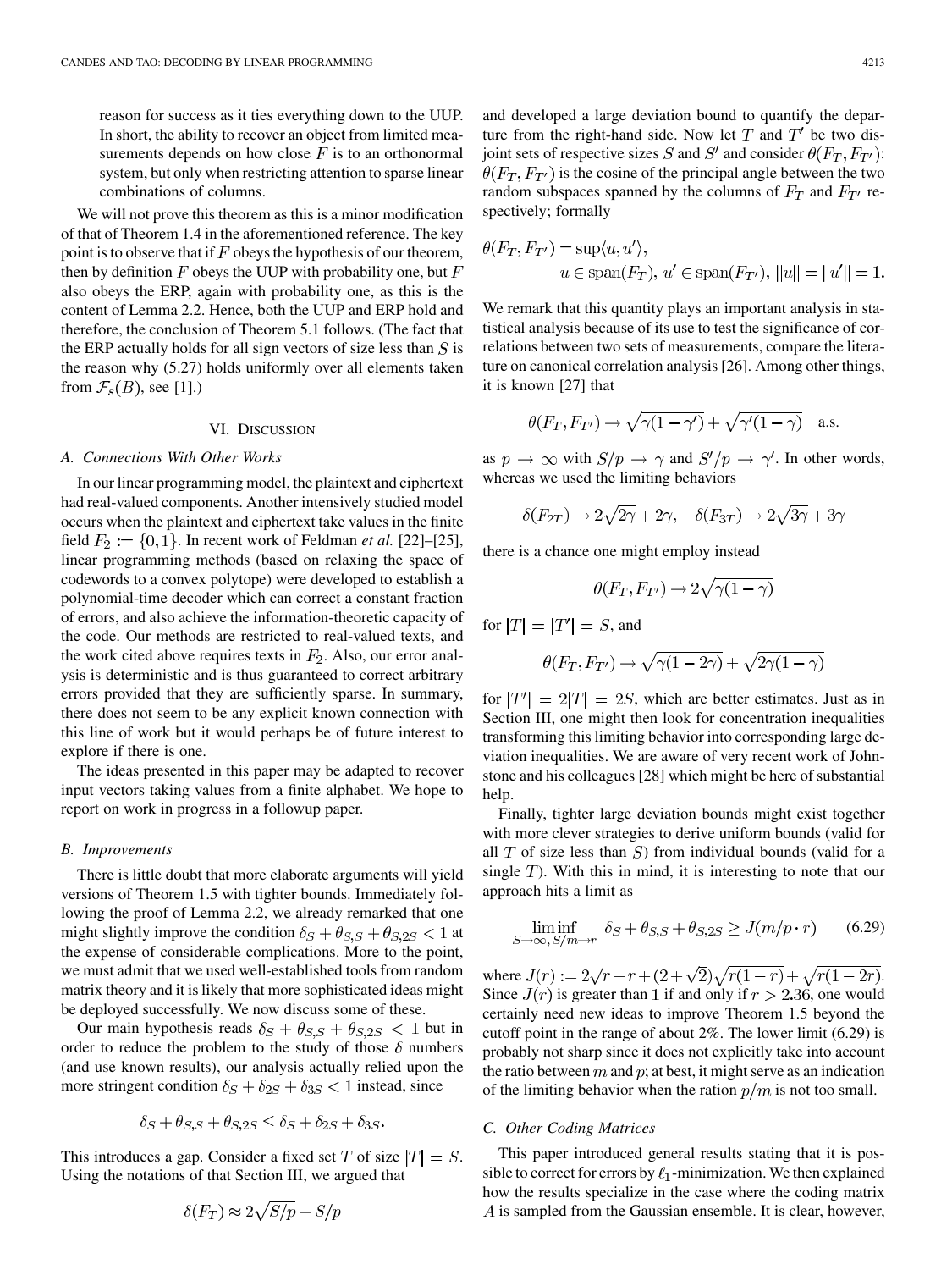<span id="page-11-0"></span>that one could use other matrices and still obtain similar results; namely, that  $(P'_1)$  recovers f exactly provided that the number of corrupted entries does not exceed  $\rho \cdot m$ . In fact, our previous work suggests that partial Fourier matrices would enjoy similar properties [1], [[11\]](#page-12-0). Other candidates might be the so-called *noiselets* of Coifman, Geshwind, and Meyer [\[29](#page-12-0)]. These alternatives might be of great practical interest because they would come with fast algorithms for applying A or  $A^*$  to an arbitrary vector  $q$  and, hence, speed up the computations to find the  $\ell_1$ -minimizer.

## **APPENDIX** PROOF OF LEMMA 2.2

We may normalize  $\sum_{i \in T} |c_i|^2 = \sqrt{S}$ . Write  $T_0 := T$ . Using Lemma 2.1, we can find a vector  $w_1 \in H$  and a set  $T_1 \subseteq J$  such that

$$
T_0 \cap T_1 = \emptyset
$$
  
\n
$$
|T_1| \leq S
$$
  
\n
$$
\langle w_1, v_j \rangle = c_j, \qquad \text{for all } j \in T_0
$$
  
\n
$$
|\langle w_1, v_j \rangle| \leq \frac{\theta_{S,S'}}{(1 - \delta_S)}, \qquad \text{for all } j \notin T_0 \cup T_1
$$
  
\n
$$
(\sum_{j \in T_1} |\langle w_1, v_j \rangle|^2)^{1/2} \leq \frac{\theta_S}{1 - \delta_S} \sqrt{S}
$$
  
\n
$$
||w_1|| \leq K.
$$

Applying Lemma 2.1 iteratively gives a sequence of vectors  $w_{n+1} \in H$  and sets  $T_{n+1} \subseteq J$  for all  $n \geq 1$  with the properties

$$
T_n \cap (T_0 \cup T_{n+1}) = \emptyset
$$
  
\n
$$
|T_{n+1}| \leq S
$$
  
\n
$$
\langle w_{n+1}, v_j \rangle = \langle w_n, v_j \rangle, \quad \text{for all } j \in T_n
$$
  
\n
$$
\langle w_{n+1}, v_j \rangle = 0, \quad \text{for all } j \in T_0
$$
  
\n
$$
|\langle w_{n+1}, v_j \rangle| \leq \frac{\theta_S}{1 - \delta_S} \left(\frac{\theta_{S,2S}}{1 - \delta_S}\right)^n,
$$
  
\nfor all  $j \notin T_0 \cup T_n \cup T_{n+1}$   
\n
$$
\sum_{j \in T_{n+1}} |\langle w_{n+1}, v_j \rangle|^2|^{1/2} \leq \frac{\theta_S}{1 - \delta_S} \left(\frac{\theta_{S,2S}}{1 - \delta_S}\right)^n \sqrt{S}
$$
  
\n
$$
||w_{n+1}|| \leq \left(\frac{\theta_S}{1 - \delta_S}\right)^{n-1} K.
$$

By hypothesis, we have  $\frac{\theta_{S,2S}}{1-\delta_S} < 1$ . Thus, if we set

$$
w := \sum_{n=1}^{\infty} (-1)^{n-1} w_n
$$

then the series is absolutely convergent and, therefore,  $w$  is a well-defined vector in  $H$ . We now study the coefficients

$$
\langle w, v_j \rangle = \sum_{n=1}^{\infty} (-1)^{n-1} \langle w_n, v_j \rangle \tag{1.30}
$$

Consider first  $j \in T_0$ , it follows from the construction that  $\langle w_1, v_1 \rangle = c_i$  and  $\langle w_n, v_i \rangle = 0$  for all  $n \geq 2$ , and hence,

$$
\langle w, v_j \rangle = c_j, \qquad \text{for all } j \in T_0.
$$

Second, fix j with  $j \notin T_0$  and let  $I_j := \{ n \geq 1 : j \in T_n \}$ . Since  $T_n$  and  $T_{n+1}$  are disjoint, we see that the integers in the set  $I_j$ are spaced at least two apart. Now if  $n \in I_j$ , then by definition  $j \in T_n$  and, therefore,

$$
\langle w_{n+1}, v_j \rangle = \langle w_n, v_j \rangle.
$$

In other words, the n and  $n+1$  terms in (1.30) cancel each other out. Thus, we have

$$
\langle w, v_j \rangle = \sum_{n \ge 1; n, n-1 \notin I_j} (-1)^{n-1} \langle w_n, v_j \rangle.
$$

On the other hand, if  $n, n-1 \notin I_j$ , and  $n \neq 0$ , then  $j \notin I_j$  $T_n \cap T_{n-1}$  and

$$
\langle w_n, v_j \rangle \vert \leq \frac{\theta_{S,S}}{1-\delta_S} \left( \frac{\theta_{S,2S}}{1-\delta_S} \right)^{n-1}
$$

which by the triangle inequality and the geometric series formula gives

$$
\left| \sum_{n \ge 1; n, n-1 \notin I_j} (-1)^{n-1} \langle w_n, v_j \rangle \right| \le \frac{\theta_{S, S}}{1 - \delta_S - \theta_{S, 2S}}.
$$

In conclusion

$$
|\langle w, v_j \rangle - 1_{0 \in I_j} \langle w_0, v_j \rangle| \le \frac{\theta_{S,S}}{1 - \delta_S - \theta_{S,2S}}
$$

and since  $|T| \leq S$ , the claim follows.

## ACKNOWLEDGMENT

The authors wish to thank Rafail Ostrovsky for pointing out possible connections between their earlier work and the decoding problem. E. J. Candes would also like to acknowledge inspiring conversations with Leonard Schulmann and Justin Romberg.

#### **REFERENCES**

- [1] E. J. Candes and T. Tao, "Near optimal signal recovery from random projections: Universal encoding strategies?," *IEEE Trans. Inf. Theory*. Available on the AxXiv preprint server: math.CA/0410542, submitted for publication.
- [2] M. R. Garey and D. S. Johnson, *Computers and Intractability: A Guide the Theory of NP-Completeness*. San Francisco, CA: Freeman, 1979.
- [3] S. S. Chen, D. L. Donoho, and M. A. Saunders, "Atomic decomposition by basis pursuit," *SIAM J. Sci. Comput.*, vol. 20, pp. 33–61, 1998.
- [4] P. Bloomfield and W. Steiger, *Least Absolute Deviations: Theory, Applications, and Algorithms*. Boston, MA: Birkhäuser, 1983.
- [5] D. L. Donoho and X. Huo, "Uncertainty principles and ideal atomic decomposition," *IEEE Trans. Inf. Theory*, vol. 47, no. 7, pp. 2845–2862, Nov. 2001.
- [6] R. Gribonval and M. Nielsen, "Sparse representations in unions of bases," *IEEE Trans. Inf. Theory*, vol. 49, no. 12, pp. 3320–3325, Dec. 2003.
- [7] D. L. Donoho and M. Elad, "Optimally sparse representation in general (nonorthogonal) dictionaries via  $\ell_1$  minimization," in *Proc. Nat. Acad. Sci. USA*, vol. 100, 2003, pp. 2197–2202.

for  $j \in J$ .

 $\left($